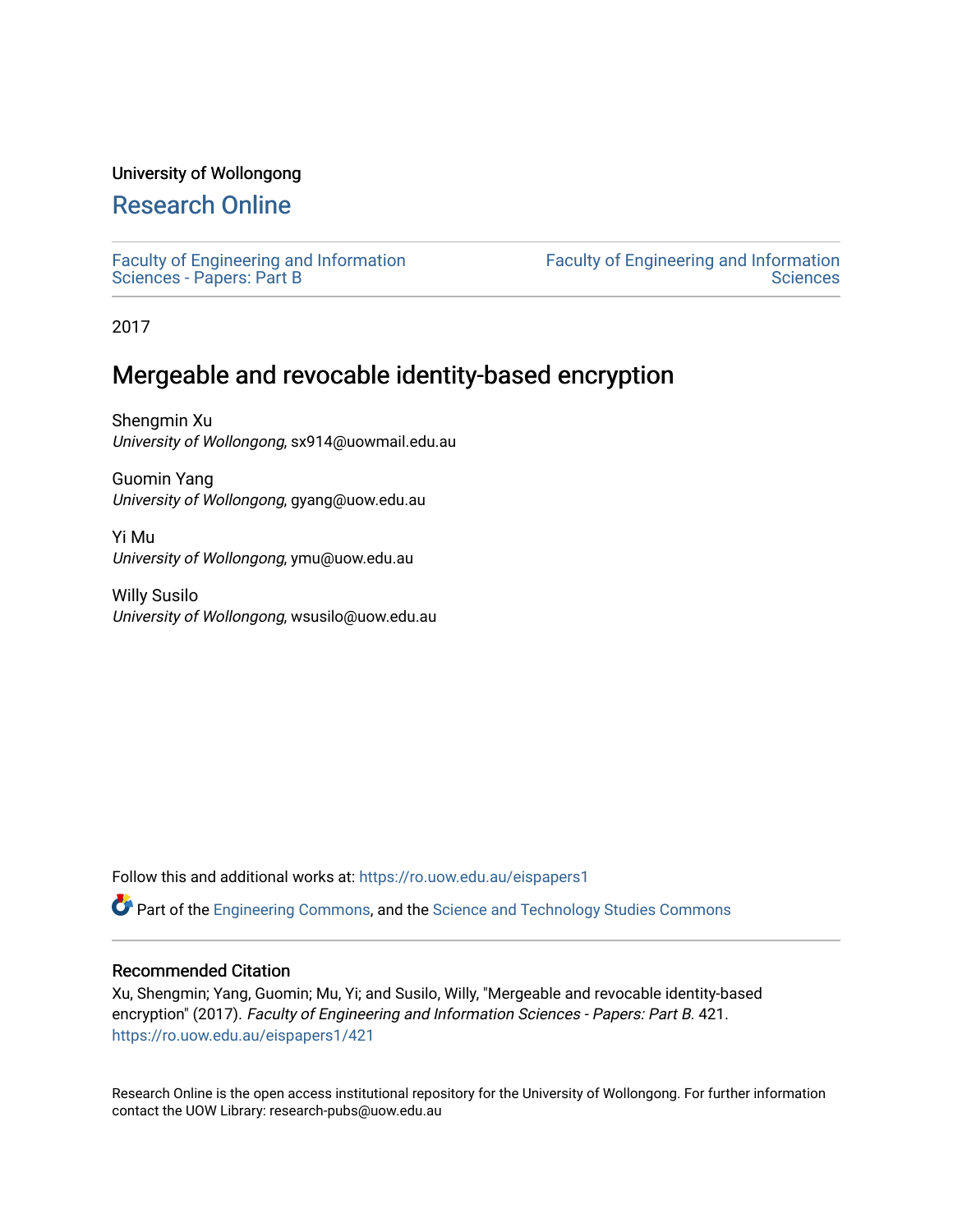# Mergeable and revocable identity-based encryption

# **Abstract**

Identity-based encryption (IBE) has been extensively studied and widely used in various applications since Boneh and Franklin proposed the first practical scheme based on pairing. In that seminal work, it has also been pointed out that providing an efficient revocation mechanism for IBE is essential. Hence, revocable identity-based encryption (RIBE) has been proposed in the literature to offer an efficient revocation mechanism. In contrast to revocation, another issue that will also occur in practice is to combine two or multiple IBE systems into one system, e.g., due to the merge of the departments or companies. However, this issue has not been formally studied in the literature and the naive solution of creating a completely new system is inefficient. In order to efficiently address this problem, in this paper we propose the notion of mergeable and revocable identity-based encryption (MRIBE). Our scheme provides the first solution to efficiently revoke users and merge multiple IBE systems into a single system. The proposed scheme also has several nice features: when two systems are merged, there is no secure channel needed for the purpose of updating user private keys; and the size of the user private key remains unchanged when multiple systems are merged. We also propose a new security model for MRIBE, which is an extension of the security model for RIBE, and prove that the proposed scheme is semantically secure without random oracles.

# **Disciplines**

Engineering | Science and Technology Studies

# Publication Details

Xu, S., Yang, G., Mu, Y. & Susilo, W. (2017). Mergeable and revocable identity-based encryption. Lecture Notes in Computer Science (including subseries Lecture Notes in Artificial Intelligence and Lecture Notes in Bioinformatics), 10342 147-167.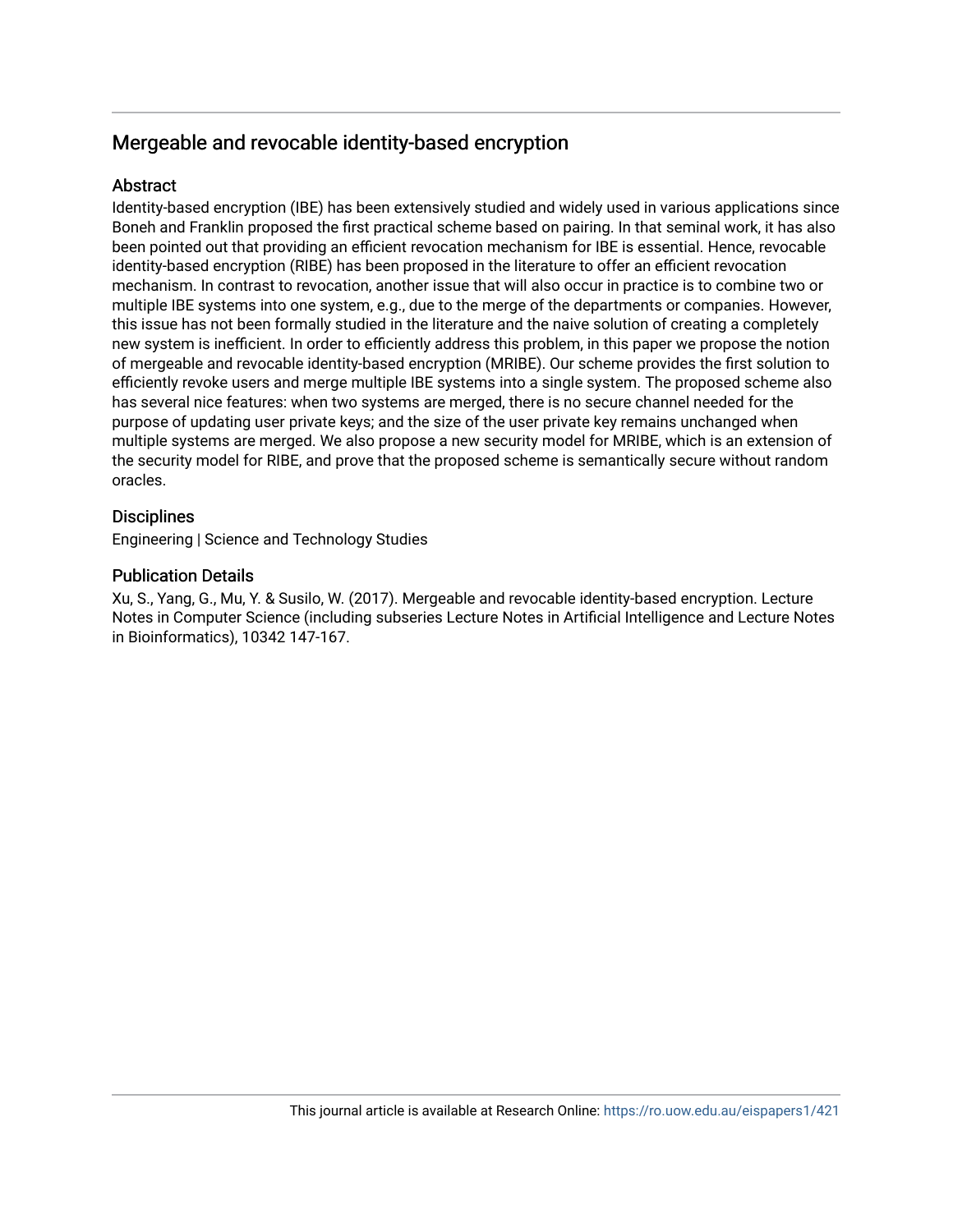# Mergeable and Revocable Identity-Based Encryption

Shengmin Xu, Guomin Yang, Yi Mu, and Willy Susilo

Institute of Cybersecurity and Cryptology, School of Computing and Information Technology, University of Wollongong, Australia {sx914,gyang,ymu,wsusilo}@uow.edu.au

Abstract. Identity-based encryption (IBE) has been extensively studied and widely used in various applications since Boneh and Franklin proposed the first practical scheme based on pairing. In that seminal work, it has also been pointed out that providing an efficient revocation mechanism for IBE is essential. Hence, revocable identity-based encryption (RIBE) has been proposed in the literature to offer an efficient revocation mechanism. In contrast to revocation, another issue that will also occur in practice is to combine two or multiple IBE systems into one system, e.g., due to the merge of the departments or companies. However, this issue has not been formally studied in the literature and the naive solution of creating a completely new system is inefficient. In order to efficiently address this problem, in this paper we propose the notion of mergeable and revocable identity-based encryption (MRIBE). Our scheme provides the first solution to efficiently revoke users and merge multiple IBE systems into a single system. The proposed scheme also has several nice features: when two systems are merged, there is no secure channel needed for the purpose of updating user private keys; and the size of the user private key remains unchanged when multiple systems are merged. We also propose a new security model for MRIBE, which is an extension of the security model for RIBE, and prove that the proposed scheme is semantically secure without random oracles.

Keywords: Identity-based encryption, revocation, merging.

# 1 Introduction

Public key encryption is the most basic primitive of public key cryptography. However, it suffers from the key distribution and management problem. To overcome this drawback, identity-based encryption (IBE) has been proposed, and it provides a new paradigm for public key encryption [3, 2, 20, 5]. IBE uses the identity string (e.g. emails or IP addresses) of a user as the public key of that user. The sender using an IBE does not need to look up the public keys and the corresponding certificates of the receivers, because the identities together with common public parameters are sufficient for encryption. The private keys of all the users are generated by a private key generator (PKG) which is a fully trusted third party.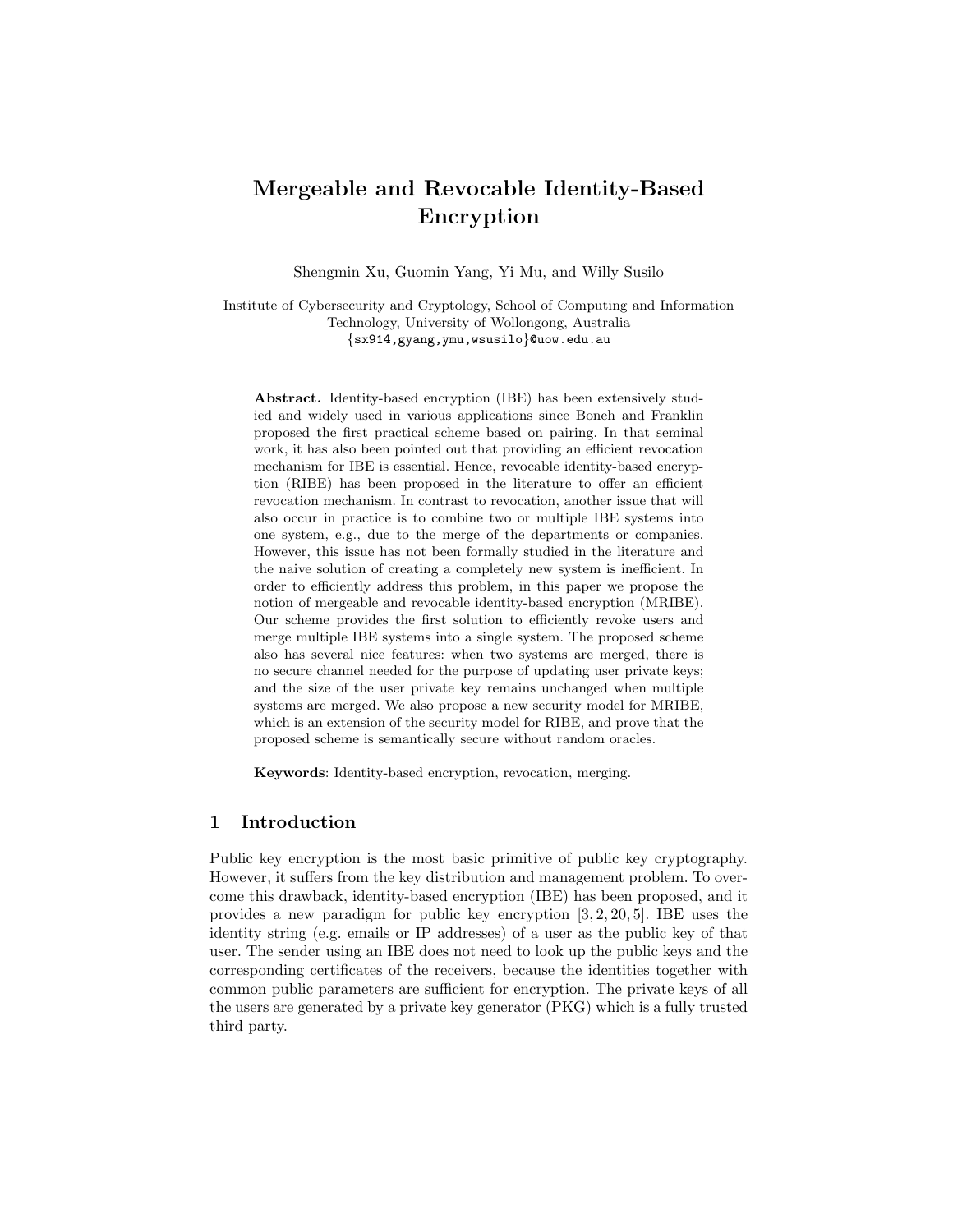Revocation is an essential requirement in a cryptographic system when a user's key is compromised and/or any misuse is noticed. In PKI, revocation is done via certificate revocation lists (CRLs). However, IBE cannot apply this approach since there is no certificate in the system. Boneh and Franklin provided the first practical IBE scheme, and they also proposed a revocation mechanism by appending the timestamp in each identity string, but the workload of updating the private key is linear to the size of the non-revoked users. To address this issues, some practical Revocable IBE (RIBE) schemes have been proposed [1, 11, 15]. Boldyreva et al. [1] proposed the first practical RIBE scheme with the authority's periodic workload to be logarithmic in the number of users while keeping the scheme efficient in both encryption and decryption. However, their RIBE scheme limits the number of users in the system. To overcome this problem, they proposed a method to double the number of users in the system. However, the size of the private key for each user is also increased whenever the size of the system is increased. Some following works [11, 15] have focused on improving the security from selective security to adaptive security.

RIBE schemes are useful in many applications such as email systems and data storage systems by disallowing unauthorised or revoked users to access encrypted sensitive information in those systems. However, in practice it is also possible that two or more IBE systems need to be merged due to various reasons. As an example, a university wants to merge two departments: information technology (IT) and computer science (CS). A naive approach to address this issue is creating a completely new system and re-generating the public parameter and private keys for all users. However, this approach is impractical since a new private key needs to be generated for all the users in the combined system and a secure channel needs to be established between each user and the PKG for key distribution.

In this paper, we propose a new notion called mergeable and revocable identity-based encryption (MRIBE) to solve the above problem. Our scheme inherits the advantage of RIBE schemes by allowing the authority (i.e., PKG) to efficiently revoke users. In addition, our scheme allows different systems to be merged into a single system while keeping the size of the user private key unchanged. Also, there is no secure channel needed for updating the user private keys during the merging process.

#### 1.1 Related Work

The concept of identity-based cryptography was introduced by Shamir [19], but the first practical IBE scheme was proposed by Boneh and Franklin in 2001 [3] and the scheme is proved secure in the random oracle model. Since the random oracle model is an idealised model, Boneh and Boyen [2] proposed a selectively security IBE scheme without random oracles in 2004. One year later, Waters [20] proposed a new IBE scheme with adaptive security in the standard model, but the size of the public parameter depends on the length of the user identity. To reduce the size of the public parameter, Gentry [5] proposed another IBE scheme in the standard model, but its security is based on a non-standard assumption.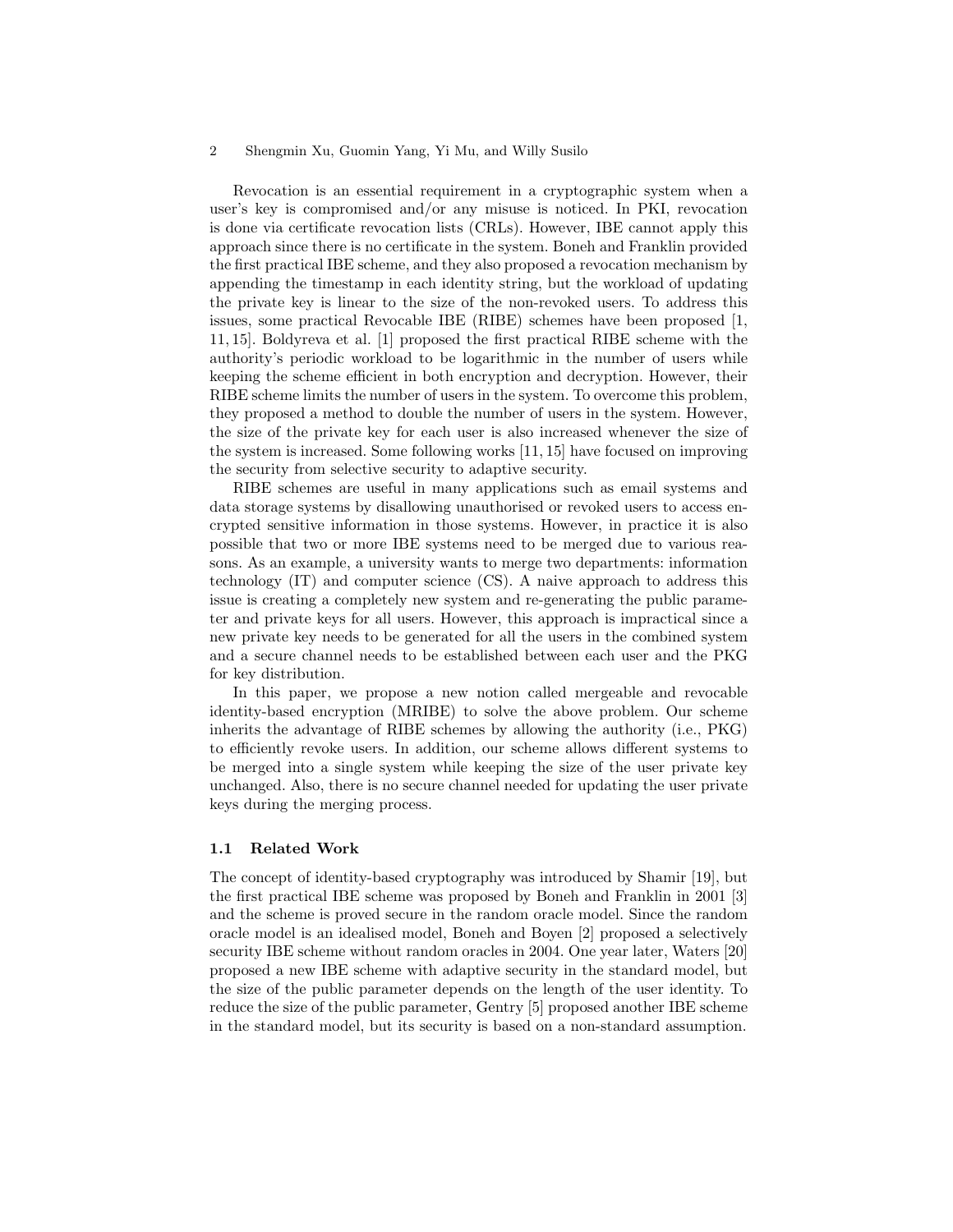RIBE is an extension of IBE by providing an efficient revocation mechanism. The issue of revocation in IBE has been pointed out by Boneh and Franklin in their seminal work [3]. They suggested that users renew their private keys periodically by representing an identity as  $\text{ID} \parallel \text{T}$  where  $\text{ID}$  is the real identity and T is the current time. However, such an approach is inefficient and not scalable because a secure channel between the PKG and each user needs to be established each time, and the workload of generating new private keys is linear in the number of non-revoked users in each revocation epoch. Hanaoka et al. [8] proposed an approach that the users periodically renew their private keys without interacting with the PKG but each user needs to posses a tamper-resistant hardware device. This assumption makes the solution rather impractical. Boldyreva et al. [1] introduced a scalable but selectively secure RIBE by utilizing several techniques including fuzzy identity-based encryption [13], secret sharing [19] and the tree-based revocation method proposed for broadcast encryption [12, 7, 4, 10, 21]. Libert and Vergnaud [11] proposed the first adaptively secure RIBE scheme. Seo and Emura [15] improved the security model in [1] to prevent decryption key exposure attacks. Lee et al. [9] proposed a RIBE scheme by utilizing subset difference (SD) method instead of the Complete Subtree (CS) method which is used in all previous works. Recently, the techniques used in RIBE have also been extended to achieve revocable hierarchical identity-based encryption (RHIBE) [14, 16, 17].

## 1.2 Our Contributions

In this work, we propose a new cryptographic notion named mergeable and revocable identity-based encryption (MRIBE), which is an extension of revocable identity-based encryption (RIBE). The proposed MRIBE scheme inherits all the nice properties of RIBE, in particular the property of allowing efficient revocation, and also allows multiple IBE systems to be merged into a single system, which makes it more versatile in handling the dynamics that could occur in real applications.

We also give a new security model for MRIBE by extending of the security model for RIBE and prove that the proposed scheme is semantically secure in the standard model. Our scheme is based on RIBE by introducing several new algorithms to handle the merging functionality. The proposal scheme also has some several nice features: there is no secure channel needed for key update during the merging process; and the size of user private key remains unchanged when multiple systems are merged, which makes the system scalable.

## 1.3 Paper Organization

Some preliminaries are introduced in the next section. In section 3, we provide definitions for the MRIBE scheme and its security model. We then present our MRIBE construction in section 4. The security proof of the proposed scheme is provided in section 5. Finally, we summarize our result in Section 6.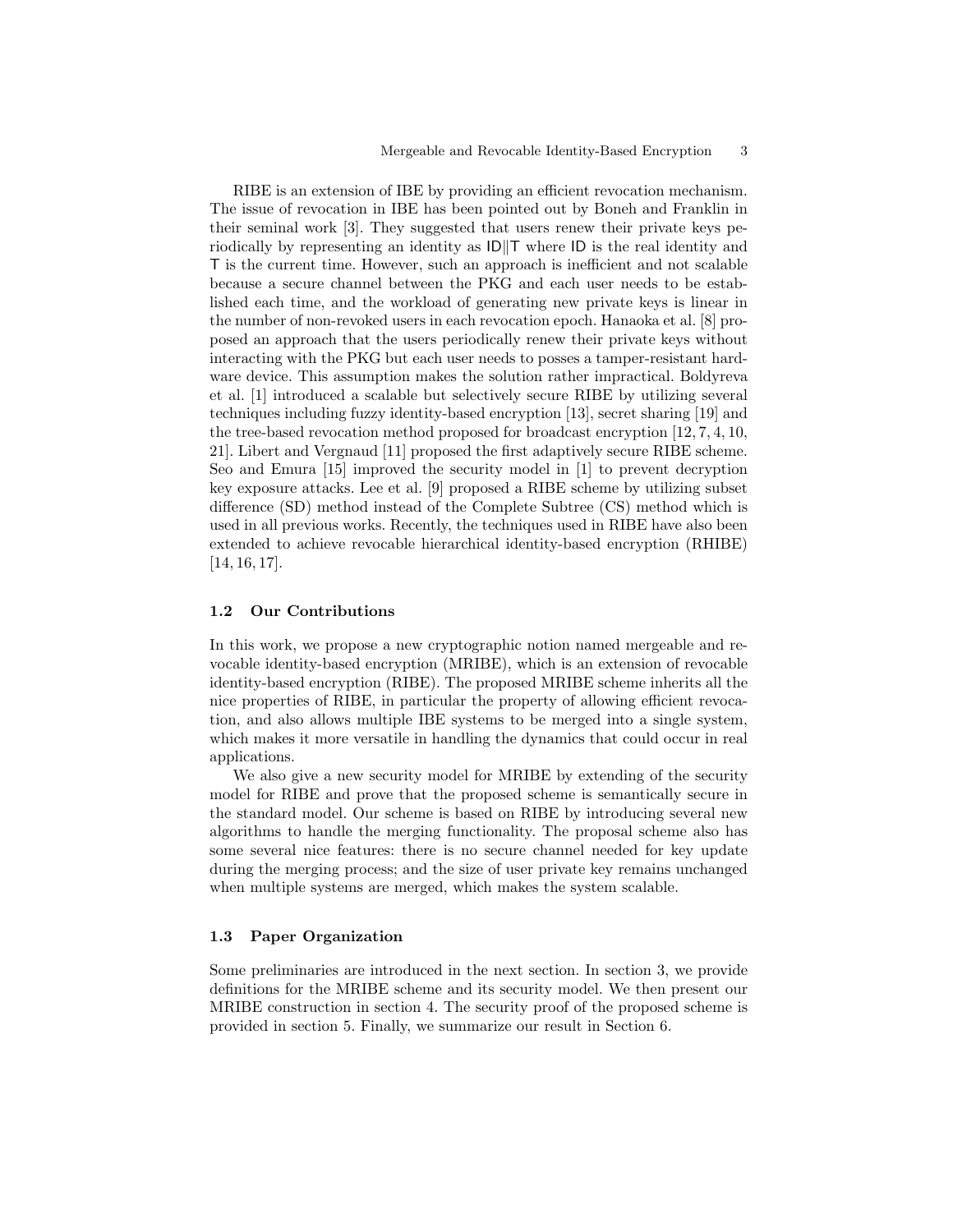## 2 Preliminaries

In this section, we introduce the notations used in this paper and review the definitions for bilinear map and pseudorandom function family. We also review some cryptographic primitives, including threshold secret sharing scheme, fuzzy identity-based encryption scheme, and revocable identity-based encryption scheme.

## 2.1 Notations

Let N denote the set of all natural numbers, and for  $n \in \mathbb{N}$ , we define  $[n] :=$  $\{1, ..., n\}$ . " $x \leftarrow y$ " denotes that x is chosen uniformly at random from y if y is a finite set, x is output from y if y is a function or an algorithm, or y is assigned to x otherwise. If x and y are strings, then "|x|" denotes the bit-length of x, "x||y" denotes the concatenation of x and y. For a finite set S, " $|S|$ " denotes its size and  $S[i]$  denotes the *i*-th value in the set S. If A is a probabilistic algorithm, then " $y \leftarrow \mathcal{A}(x; r)$ " denotes that A computes y as output by taking x as input and using r as randomness, and we just write " $y \leftarrow \mathcal{A}(x)$ " if we do not need to make the randomness used by  $A$  explicit. If furthermore  $O$  is a function or an algorithm, then " $A^{\mathcal{O}n}$  means that A has oracle access to  $\mathcal{O}$ . A function  $\epsilon(k): \mathbb{N} \to [0,1]$  is said to be *negligible* if for all positive polynomials  $p(k)$  and all sufficiently large  $k \in \mathbb{N}$ , we have  $\epsilon(k) < 1/p(k)$ . Throughout this paper, we use the character " $k$ " to denote a security parameter.

#### 2.2 Bilinear Map

Let  $\mathbb{G}$  and  $\mathbb{G}_T$  be two cyclic multiplicative groups of prime order p and g be a generator of G. The map  $e : \mathbb{G} \times \mathbb{G} \to \mathbb{G}_T$  is said to be an admissible bilinear pairing if the following properties hold true.

- 1. Bilinearity: for all  $u, v \in \mathbb{G}$  and  $a, b \in \mathbb{Z}_p$ ,  $e(u^a, v^b) = e(u, v)^{ab}$ .
- 2. Non-degeneration:  $e(g, g) \neq 1$ .
- 3. Computability: it is efficient to compute  $e(u, v)$  for any  $u \cdot v \in \mathbb{G}$ .

We say that  $(\mathbb{G}, \mathbb{G}_T)$  are bilinear map groups if there exists a bilinear pairing  $e:\mathbb{G}\times\mathbb{G}\rightarrow\mathbb{G}_T$  as above.

#### 2.3 Pseudorandom Function Family

Goldreich, Goldwasser and Micali [6] introduced approaches to constructing random functions in 1984. In this section, we review the definition of pseudorandom function and pseudorandom function family.

**Definition 1** (Pseudorandom Function). Let  $k \in \mathbb{N}$  be a security parameter. A function family F is associated with  $\{\mathsf{Seed}_k\}_{k\in\mathbb{N}}, \{\mathsf{Dom}_k\}_{k\in\mathbb{N}}$  and  $\{\mathsf{Rng}_k\}_{k\in\mathbb{N}}$ . Formally, for any  $\Sigma \leftarrow \mathsf{Seed}_k, \mathcal{D} \leftarrow \Sigma$  and  $\mathcal{R} \leftarrow \mathsf{Rng}_k, \; \mathsf{F}_{\omega}^{k, \Sigma, \mathcal{D}, \mathcal{R}}$  defines a function which maps an element of D to an element of R. That is,  $F_\omega^{k,\sum,\mathcal{D},\mathcal{R}}(\rho) \in$  $\mathcal R$  for any  $\rho \in \mathcal D$ .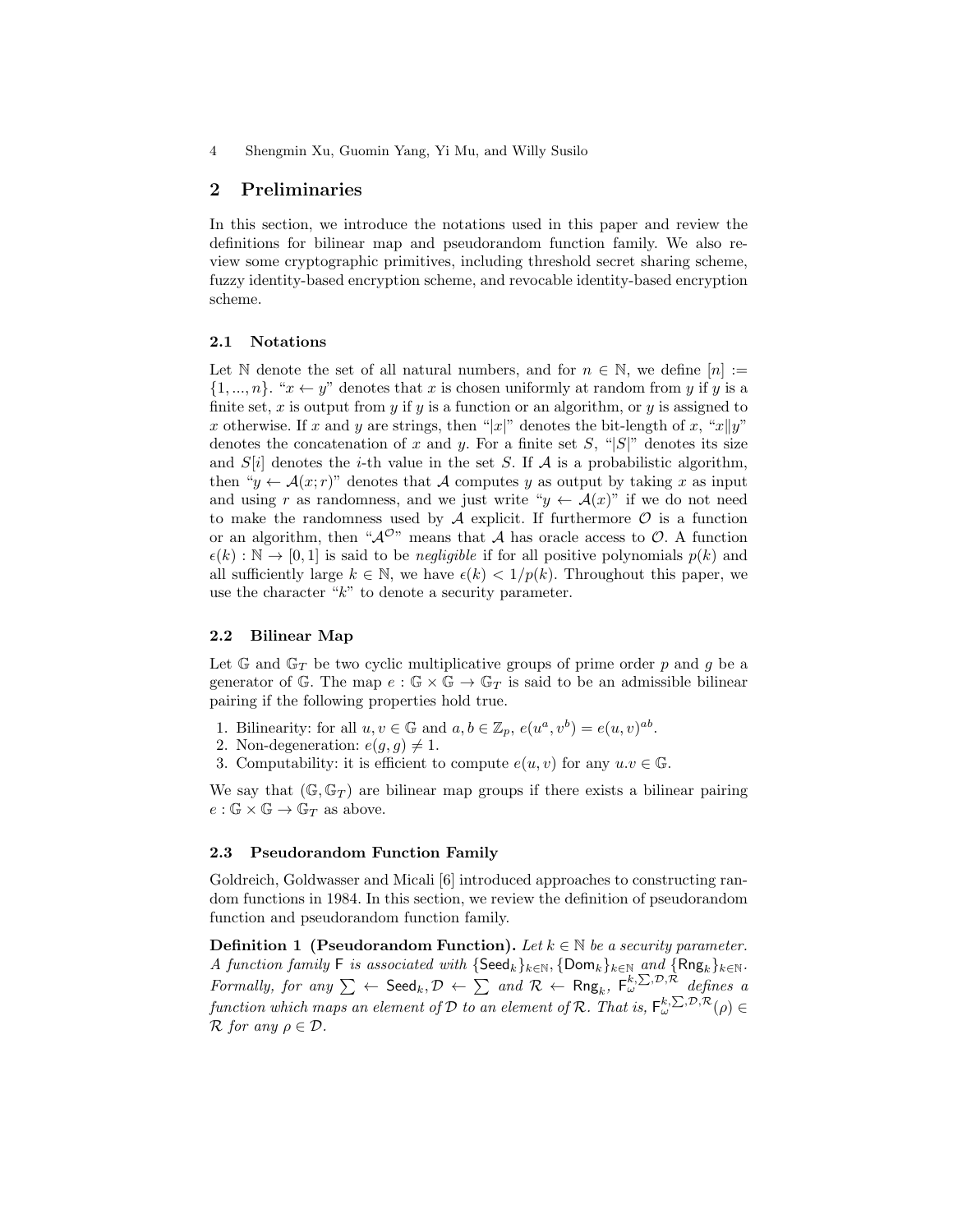Definition 2 (Pseudorandom Function Family). F is a pseudorandom function family if  $F_\omega^{k,\sum,\mathcal{D},\mathcal{R}}(\rho_i)$  and  $RF(\rho_i)$  computational indistinguishability for any  $\rho_i \in \mathcal{D}$  adaptively chosen by any polynomial time distinguisher, where RF is a truly random function. That is, for any  $\rho \in \mathcal{D}, RF(\rho) \leftarrow \mathcal{R}$ .

### 2.4 Threshold Secret Sharing Scheme

Shamir's secret sharing scheme [18] divides a secret s into n pieces  $s_1, ..., s_n$ using a unique polynomial of degree  $(t-1)$ , any t out of n shares may be used to recover the secret. The details are shown as follow.

Choose a group  $\mathbb{Z}_p$  and  $p \geq n$ . Each user  $u_i$  is associated with a public unique number  $u_i \in \mathbb{Z}_p$  and the user set  $\mathsf{U} = \{u_1, ..., u_n\}$ . Choose a random  $k-1$  degree polynomial  $p(x) = s + \prod_{i=1}^{k-1} a_i x^i$  where  $a_i \in \mathbb{Z}_p^*$ . Each user in U obtains a share  $s_i = p(u_i)$ . When k users come together and form a set  $\cup \subseteq \mathsf{U}$ , the secret s can be recovered by utilizing Lagrange coefficient and polynomial interpolation. For  $x, i \in \mathbb{Z}$ , set  $\bigcup \subset \mathbb{Z}$  the *Lagrange coefficient*  $\Delta_{i,\square}(x)$  is defined as

$$
\Delta_{i,\mathsf{J}}(x) = \prod_{j \in \mathsf{J}, j \neq i} \left( \frac{x - j}{i - j} \right).
$$

To recover  $p(x)$ , we have following equation:

$$
p(x) = \sum_{i \in J} s_i \cdot \Delta_{i,J}(x).
$$

Hence, we can recover the secret key s by setting the element  $x$  is equal to 0:

$$
s = p(0) = \sum_{i \in J} s_i \cdot \Delta_{i,J}(0).
$$

#### 2.5 Fuzzy Identity-Based Encryption Scheme

Sahai and Waters [13] proposed a new type of identity-based encryption scheme called fuzzy identity-based encryption. It is the first attribute-based encryption scheme. There are two schemes, one has to define the universe in the setup phase, and the other one has a large universe. In the large universe construction, it utilizes all elements of  $\mathbb{Z}_p^*$  as the universe and defines the following function to cooperate Shamir's secret sharing scheme to recover the plaintext from the ciphertext with J attributes. For  $x \in \mathbb{Z}$ ;  $J \subset \mathbb{Z}$ ;  $g, h_1, ..., h_{|J|} \in \mathbb{G}$ , we define

$$
H_{g,\mathsf{J},h_1,\ldots,h_{|\mathsf{J}|}} \stackrel{\text{def}}{=} g^{x^{|\mathsf{J}|-1}} \prod_{i=1}^{|\mathsf{J}|} \left( h_i^{\Delta_{i,\mathsf{J}}(x)} \right)
$$

The large universe construction can be used to build revocable identity-based encryption scheme as follows. The private key generation centre issues the private key for every user based on the identity  $\omega$  and the time t in each revocation epoch for the non-revoked user. The ciphertext is encrypted under the identity  $\omega$  and time t. So the revoked users cannot decrypt the ciphertext since they do not have valid time t component.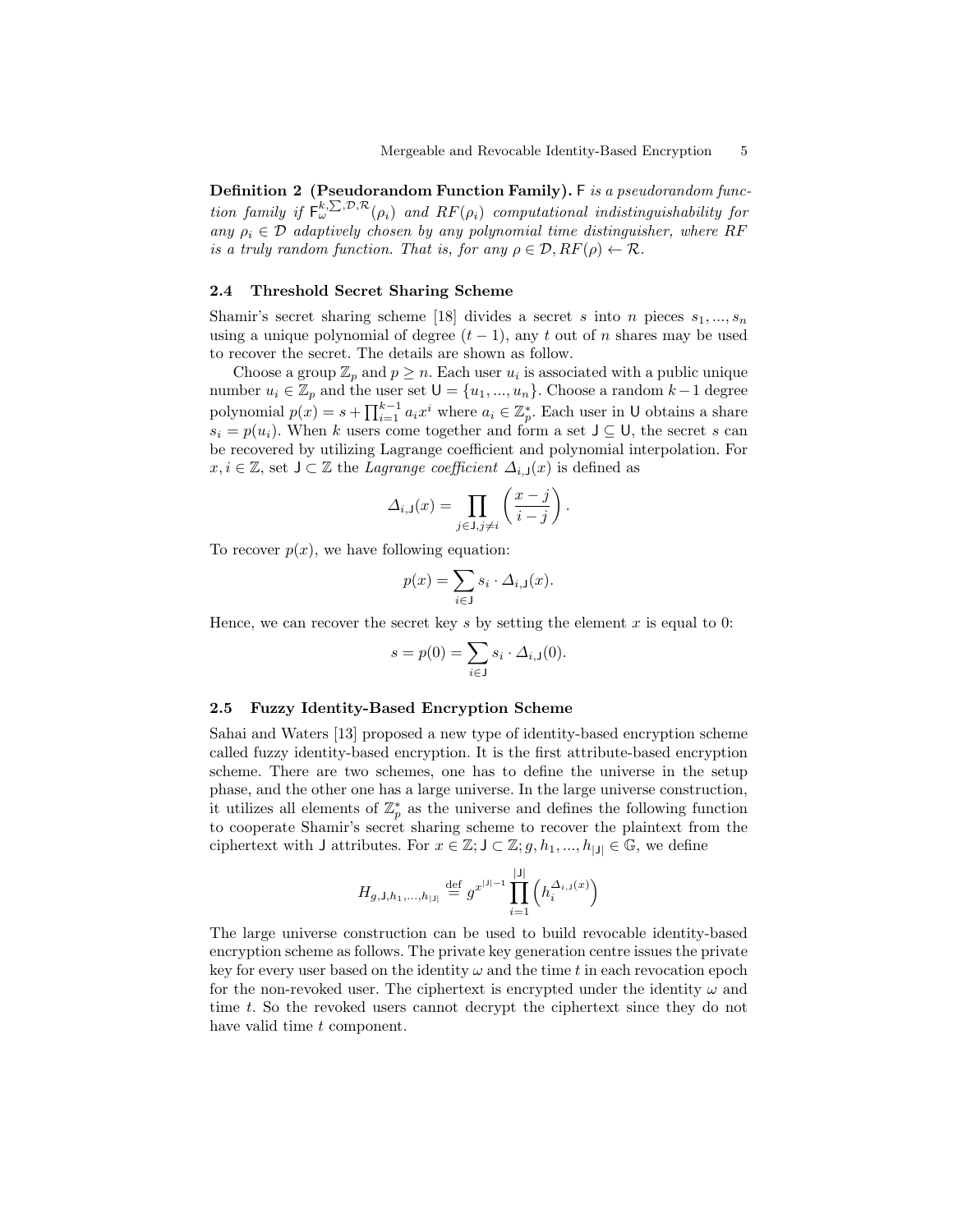#### 2.6 Identity-Based Encryption with Revocation Scheme

Boldyreva, Goyal and Kumar [1] points out that the revocation list can be implemented by the complete subtree method [12]. Since our proposed scheme is mergeable, we slightly modify their revocation scheme. Let  $x_c$  denote the children of node  $x$ . For the root node, it has 2 or more degrees since the mergence, which is differ to the previous work [1]. For the non-root node, it only has two children  $x_l$  and  $x_r$ . The detail of revocation algorithm is described as follows.

The function KUNodes takes three parameters as input, a binary tree T, revocation list  $rl$  and time t. It outputs a set of nodes, which is the minimal set of nodes in the binary tree T such that the non-revoked nodes have at least one ancestor or themselves in the set and none of revoked nodes in revocation list rl have any ancestor or themselves in the set. The function operates as follows. First it marks all the ancestors of revoked nodes as revoked into the set X, then output all the non-revoked children of revoked nodes in the set Y. Here is a formal specification.

> $KUNodes(T, rl, t)$  $X, Y \leftarrow \emptyset$  $\forall (v_i, t_i) \in rl \text{ if } t_i \leq t \text{ then add Path}(v_i) \text{ to X}$  $\forall x \in \mathsf{X}$  if  $x_c \notin \mathsf{X}$  then add  $x_c$  to Y If  $Y = \emptyset$  then add root to Y Return Y

Our scheme is based on the binary tree except the root node has more than two children. After merging, our revocation tree improves the degree of the root node rather than the depth of the binary tree. Let N denote the number of user for each system and  $N<sub>S</sub>$  denote the number of systems. Our tree structure keeps the unchanged size of depth  $log_2 N$ . Thus the number of the private key for each user remains unchanged  $\log_2 N$ . After merging all  $N<sub>S</sub>$  system, the new root node has  $2N<sub>S</sub>$  degrees. It improves the width  $N<sub>S</sub>$  times compared to the original revocation tree. However, this tree structure does not reduce the efficient since  $N<sub>S</sub>$  is not a significant number and we can re-build the whole system if  $N<sub>S</sub>$  is too large.

## 3 Formal Definitions and Security Models

## 3.1 Syntax of Mergeable and Revocable IBE

We start with defining the general syntax of a Mergeable and Revocable IBE scheme. We recall and modify the definition of revocable IBE schemes as defined in [1]. Each algorithm is run by one of following parties - key authority, sender or receiver. The key authority maintains a revocation list  $rl$  and state st. We define parameter  $N<sub>S</sub>$  as the number of system in our proposed scheme and use the Greek characters as the subscript to represent the instantiations of different systems in this section and following sections.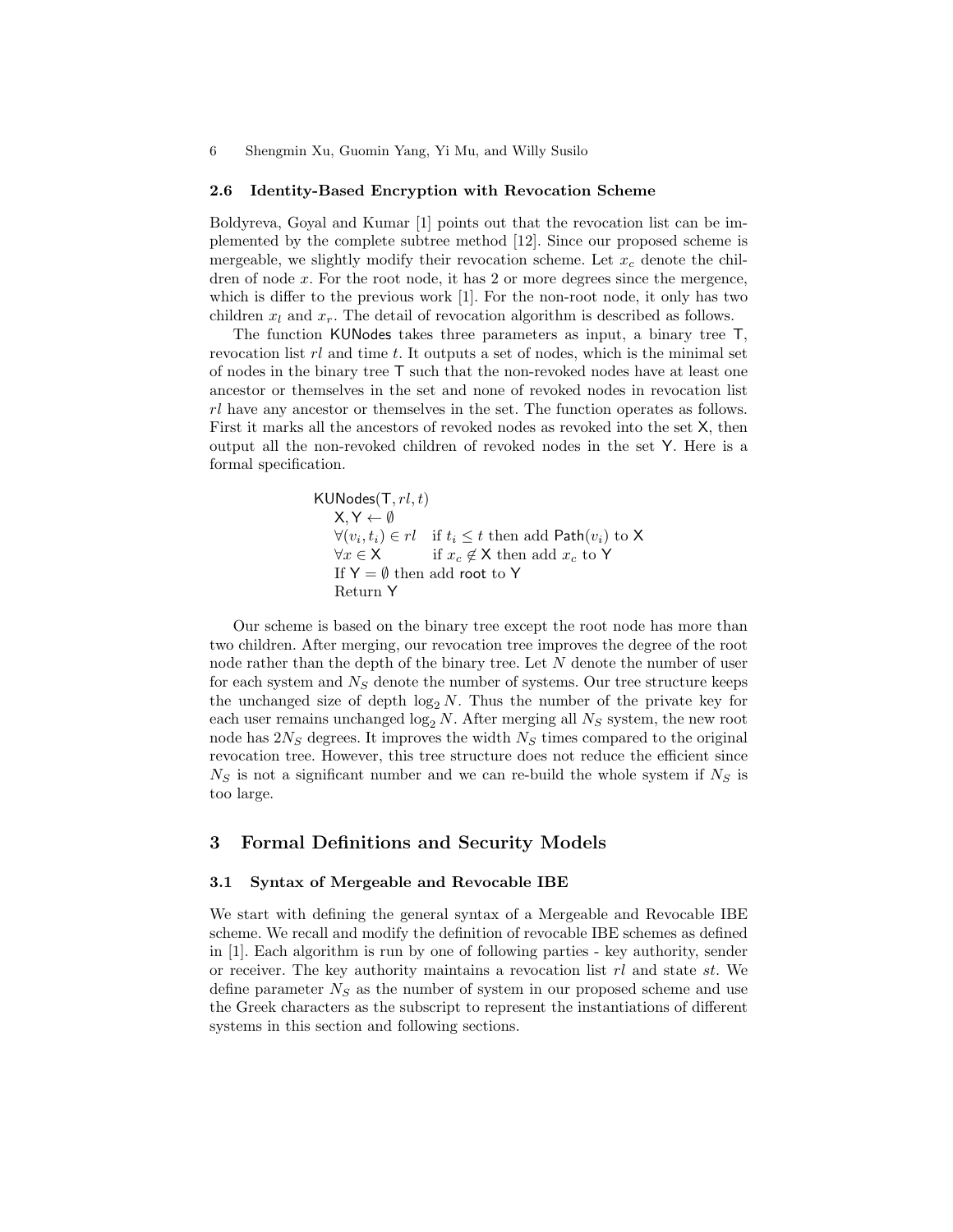Definition 3 (Mergeable and Revocable IBE). A mergeable and revocable identity-based encryption scheme  $MRUSE = (S, SK, KU, DK, \mathcal{E}, \mathcal{D}, \mathcal{R}, \mathcal{MP},$  $MSK, SKU$  is defined by ten algorithms and has associated message space  $M$ , identity space  $\mathcal I$  and time space  $\mathcal T$ . In what follows, we call an algorithm stateful only if it updates rl or st.

The stateful **Setup** algorithm  $S$  is run by the key authority. Given a security parameter k, a maximal number of users N and a number of systems  $N_S$ , it outputs one public parameters pp which shares to all  $N<sub>S</sub>$  systems, and generates a public key pk<sub>i</sub>, a master secret key msk<sub>i</sub>, a revocation list  $rl_i$  and a state st<sub>i</sub> for each system  $(i \in \{1, ..., N_S\})$ .

The stateful **Private Key Generation** algorithm  $\mathcal{SK}$  is run by the key authority. Given the information of the public key, the master secret key and the state  $(pk_i, msk_i, state_i)$  in system i and an identity  $\omega \in \mathcal{I}$ , it outputs private key  $sk_{\omega,i}$ and an updated state  $st_i$ .

The **Key Update** algorithm  $\mathcal{K}U$  is run by the key authority. Given the information of the public key, the master secret key, the revocation list and state  $(pk_i, msk_i, rl_i, st_i)$  in system i and a revocation epoch  $t \in \mathcal{T}$ , it outputs a key update  $ku_{t,i}$ .

The **Decryption Key Generation** algorithm  $DK$  is run by the receiver. Given a private key sk<sub>w,i</sub> and a key update ku<sub>t,i</sub>, it outputs decryption key dk<sub>w,t,i</sub> or a special symbol  $\perp$  indicating that  $\omega$  was revoked.

The **Encryption** algorithm  $\mathcal E$  is run by the sender. Given a public key pk<sub>i</sub> in system i and an identity  $\omega \in \mathcal{I}$ , an encryption time  $t \in \mathcal{T}$  and a message  $m \in \mathcal{M}$ , it outputs a ciphertext  $c_i$ . For simplicity and w.l.o.g. we assume that  $\omega$  and t are efficiently computable from  $c_i$ .

The **Decryption** algorithm  $\mathcal{D}$  is run by the receiver. Given a decryption key  $dk_{\omega,t,i}$  and a ciphertext  $c_i$ , it outputs a message  $m \in \mathcal{M}$  or a special symbol  $\perp$ indicating that the ciphertext is invalid.

The stateful **Revocation** algorithm  $\mathcal R$  is run by the key authority. Given an identity to be the revoked  $\omega \in \mathcal{I}$ , revocation list  $rl_i$  and state  $st_i$  in system i and revocation time  $t \in \mathcal{T}$  it outputs updated revocation list  $rl_i$ .

The stateful Merge Parameter algorithm MP is run by the key authority. Given the public key pk<sub>α</sub>, the master key msk<sub>α</sub>, the revocation list  $rl<sub>α</sub>$  and the state st<sub>α</sub> in system  $\alpha$ , the public key pk<sub>β</sub>, the master key msk<sub>β</sub>, the revocation list rl<sub>β</sub> and the state st<sub>β</sub> in system  $\beta$ , it outputs updated revocation list rl<sub>β</sub> and state st<sub>β</sub>.

The **Merge Private Key** algorithm  $MSK$  is run by the key authority. Given the public key  $pk_{\alpha}$ , the master key  $msk_{\alpha}$  and the state  $st_{\alpha}$  in system  $\alpha$ , the public key pk<sub>β</sub>, the master key mk<sub>β</sub> and the state st<sub>β</sub> in system β and an identity  $\omega \in \mathcal{I}$ , it outputs a mergeable private key  $sk_{\omega,\alpha,\beta}$ .

The **Private Key Update** algorithm  $SKU$  is run by the receiver. Given the private key  $sk_{\omega,\alpha}$  and the mergeable private key  $sk_{\omega,\alpha,\beta}$ , it outputs the private key  $sk_{\omega,\beta}$ .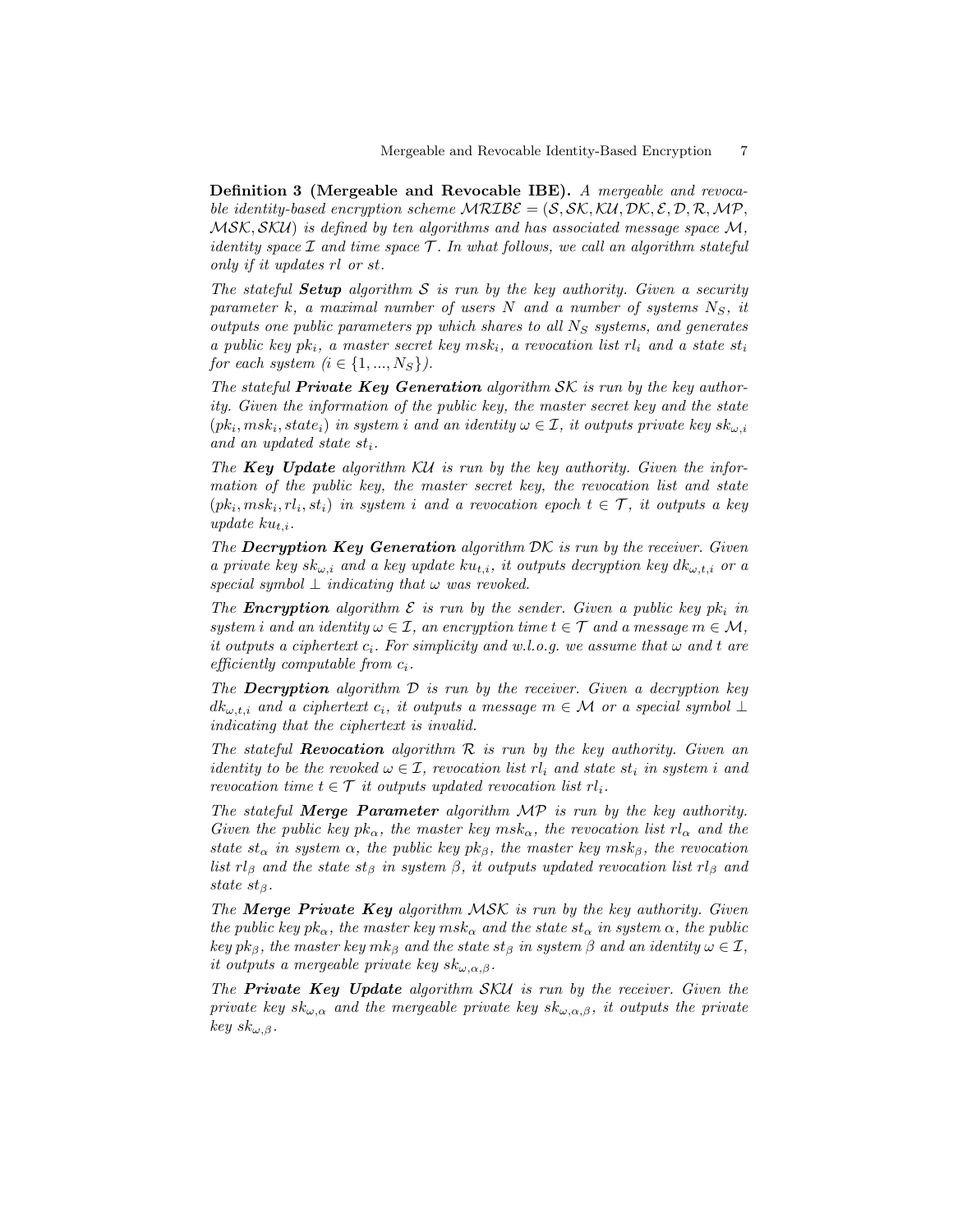Correctness requires that, for any outputs of S, any  $m \in \mathcal{M}$ ,  $\omega \in \mathcal{I}$  and  $t \in \mathcal{T}$ , all possible states and revocation lists, the following experiments return 1 with probability 1:

– The key authority generates all public parameters for  $N<sub>S</sub>$  systems:

$$
(pp, \{pk_i, msk_i, rl_i, st_i\}_{i \in \{1,...,N_S\}}) \leftarrow \mathcal{S}(k, N, N_S); \alpha, \beta \leftarrow \{1,...,N_S\}.
$$

–  $\omega_1$  is a valid user in system  $\alpha$ :

$$
(sk_{\omega_1,\alpha}, st_{\alpha}) \leftarrow \mathcal{SK}(pk_{\alpha}, msk_{\alpha}, st_{\alpha}, \omega_1); ku_{t,\alpha} \leftarrow \mathcal{KU}(pk_{\alpha}, msk_{\alpha}, rl_{\alpha}, st_{\alpha}, t);
$$
  

$$
dk_{\omega_1,t,\alpha} \leftarrow \mathcal{DK}(sk_{\omega_1,\alpha}, ku_{t,\alpha}); c_1 \leftarrow \mathcal{E}(pk_{\alpha}, \omega_1, t, m_1).
$$
  
If  $\mathcal{D}(dk_{\omega_1,t,\alpha}, c_1) \neq m_1$  then return 0; else return 1

–  $\omega_2$  is a revoked user in system  $\beta$ :

$$
(sk_{\omega_2,\beta}, st_{\beta}) \leftarrow \mathcal{SK}(pk_{\beta}, msk_{\beta}, st_{\beta}, \omega_2); rl_{\beta} \leftarrow \mathcal{R}(\omega_2, rl_{\beta}, st_{\beta}, t);
$$
  
\n
$$
ku_{t,\beta} \leftarrow \mathcal{KU}(pk_{\beta}, msk_{\beta}, rl_{\beta}, st_{\beta}, t).
$$
  
\nIf  $\mathcal{DK}(sk_{\omega_2,\beta}, ku_{t,\beta}) \neq \bot$  then return 0; else return 1

–  $ω_1$  is a valid user in system  $α$  and merges to system  $β$ :

$$
(rl_{\beta}, st_{\beta}) \leftarrow \mathcal{MP}(\{pk_i, msk_i, rl_i, st_i\}_{i \in \{\alpha,\beta\}});
$$
  
\n
$$
sk_{\omega_1, \alpha, \beta} \leftarrow \mathcal{MSK}(\{pk_i, msk_i, st_i\}_{i \in \{\alpha,\beta\}}, \omega_1);
$$
  
\n
$$
sk_{\omega_1, \beta} \leftarrow \mathcal{SKU}(sk_{\omega_1, \alpha}, sk_{\omega_1, \alpha, \beta});
$$
  
\n
$$
dk_{\omega_1, t, \beta} \leftarrow \mathcal{DK}(sk_{\omega_1, \beta}, ku_{t, \beta}); c_3 \leftarrow \mathcal{E}(pk_{\beta}, \omega_1, t, m_3).
$$
  
\nIf  $\mathcal{D}(dk_{\omega_1, t, \beta}, c_3) = m_3$  then return 1; else return 0.

#### 3.2 Security of Mergeable and Revocable IBE

We define the *selective-mergeable-and-revocable-ID* security for mergeable and revocable IBE scheme. Our security model is based on the model for selectiverevocable-ID security defined in [1].

Definition 4 (sMRID security). Let  $MRLB\mathcal{E} = (S, SK, K\mathcal{U}, \mathcal{DK}, \mathcal{E}, \mathcal{D}, \mathcal{R},$ MP,MSK, SKU) be a mergeable and revocable IBE scheme defined by the security parameter  $k$ , the maximum number of user  $N$  and the number of systems  $N_S$ . The adversary first outputs the challenging identity  $\omega^*$ , a challenging time t <sup>∗</sup> and a subscript of challenging public key i ∗ , and also some state information it wants to preserve. Later it is given access to five oracles that correspond to the algorithms of the scheme. The **Private Key Generation Oracle**  $\mathcal{O}_{\mathcal{SK}}(\cdot, \cdot)$ 

takes a public key p $k_i$  and an identity  $\omega$ , runs  $\mathcal{SK}(pk_i, msk_i, st_i, \omega)$  to return the private key  $sk_{\omega,i}$ .

The **Revocation Oracle**  $\mathcal{O}_{\mathcal{R}}(\cdot, \cdot)$  takes input an identity  $\omega$  and a time t and runs  $\mathcal{R}(\omega, rl_i, st_i, t$  to return the updated revocation list  $rl_i$  else return  $\perp$  if the *identity*  $\omega$  *does not exist in any system.*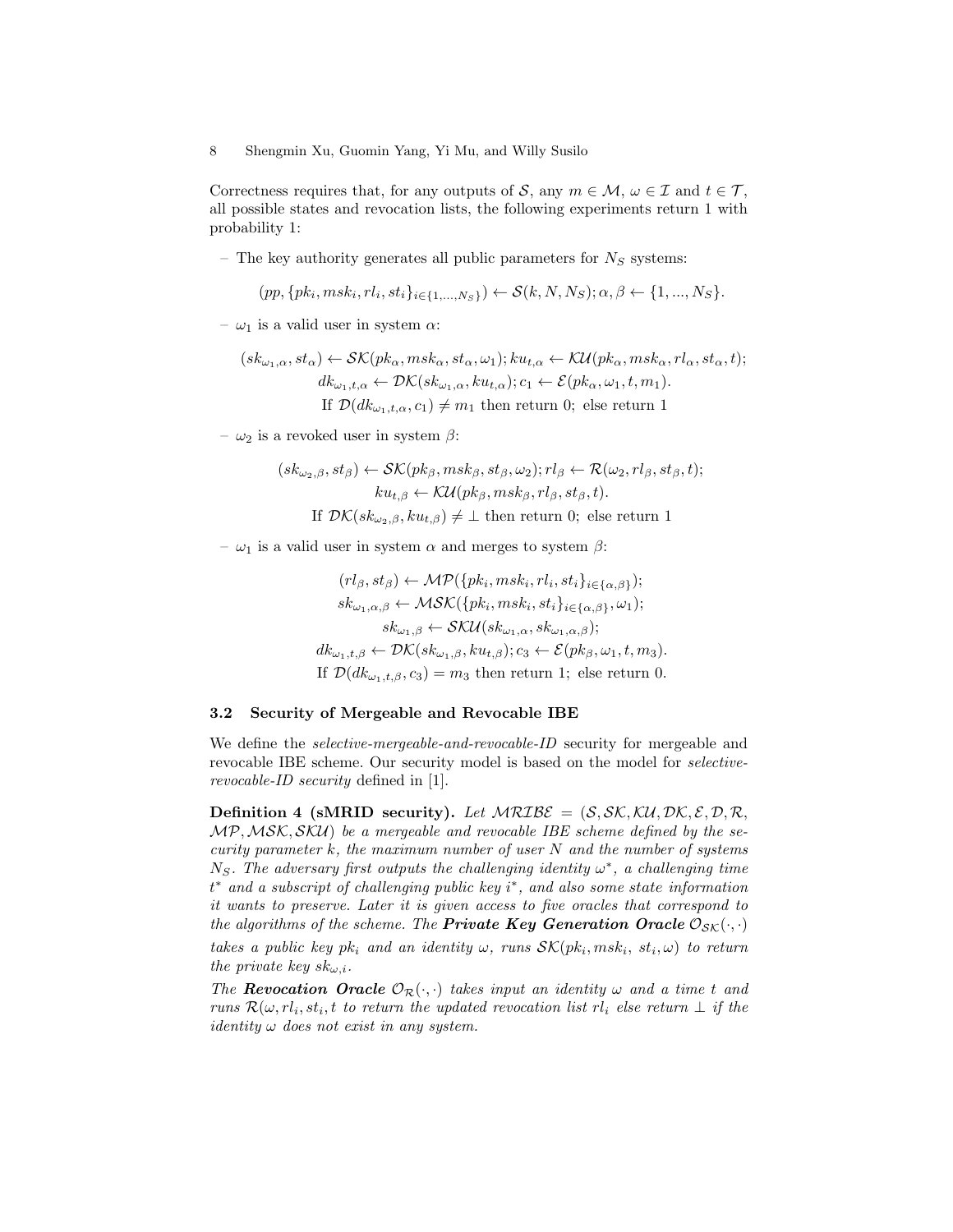The Key Update Oracle  $\mathcal{O}_{\mathcal{K}\mathcal{U}}(\cdot,\cdot)$  takes input a public key pk<sub>i</sub> and a time t and runs  $\mathcal{KU}(pk_i, msk_i, rl_i, st_i, t)$  to return key update  $ku_{t,i}$ .

The **Merge Parameter Oracle**  $\mathcal{O}_{\mathcal{MP}}(\cdot, \cdot)$  takes input public key pk<sub> $\alpha$ </sub> and public key pk<sub>β</sub> and runs  $\mathcal{MP}(\{pk_i, msk_i, rl_i, st_i\}_{i \in \{\alpha,\beta\}})$  to return updated revocation list rl<sub>β</sub> and state st<sub>β</sub>. The parameters of system  $\alpha$  are no longer valid.

The Merge Private Key Oracle  $\mathcal{O}_{MSK}(\cdot,\cdot,\cdot)$  takes input an identity  $\omega$ , a public key pk<sub>α</sub> and a public key pk<sub>β</sub> and runs  $\mathcal{MSK}(\lbrace pk_i, msk_i, st_i \rbrace_{i \in {\lbrace \alpha, \beta \rbrace}}, \omega)$ to return the mergeable private key  $sk_{\omega,\alpha,\beta}$  else return  $\bot$  if related  $\mathcal{MP}(\cdot,\cdot)$  does not query.

Experiment Exp<sup>smrid-cpa</sup>  
\n
$$
b \leftarrow \{0, 1\}
$$
\n
$$
(\omega^*, t^*, i^*, state) \leftarrow \mathcal{A}(k, N, N_S)
$$
\n
$$
(pp, \{pk_i, msk_i, rl_i, st_i\}_{i \in \{1, \ldots, N_S\}}) \leftarrow \mathcal{S}(k, N, N_S)
$$
\n
$$
(m_0, m_1, state) \leftarrow \mathcal{A}^{O_{SK}, O_R, O_{KU}, O_{MP}, O_{MSK}}(state)
$$
\n
$$
c^* \leftarrow \mathcal{E}(pk_{i^*}, \omega^*, t^*, m_b)
$$
\n
$$
d \leftarrow^{\mathcal{S}} \mathcal{A}^{O_{SK}, O_{R}, O_{KU}, O_{MP}, O_{MSK}}(pk_{i^*}, c^*, state)
$$
\nIf  $b = d$  return 1 else return 0.

Note that the following conditions must always hold:

- 1.  $m_0, m_1 \in \mathcal{M}$  and  $|m_0| = |m_1|$ .
- 2. If  $\mathcal{O}_{SK}(\cdot, \cdot)$  has been queried on message  $(pk, \omega)$  then the identity  $\omega$  has been initialized or merged in the system with the public key pk.
- 3.  $\mathcal{O}_{\mathcal{K}U}(\cdot,\cdot)$  and  $\mathcal{O}_{\mathcal{R}}(\cdot,\cdot)$  can be queried on time which is greater than or equal to the time of all previous queries in each system i.e. the adversary is allowed to query only in a non-decreasing order of time. Also, the oracle  $\mathcal{O}_{\mathcal{R}}(\cdot, \cdot)$ cannot be queried on time t if  $\mathcal{O}_{\mathcal{KU}}(\cdot, \cdot)$  was queried on t.
- 4. If  $\mathcal{O}_{\mathcal{R}}(\cdot,\cdot)$  has been queried on  $(\omega^*,t)$  for any  $t \leq t^*$  then  $\mathcal{O}_{\mathcal{SK}}(\cdot,\cdot)$  and  $\mathcal{O}_{\mathcal{MSK}}(\cdot,\cdot,\cdot)$  can be queried on identity  $\omega^*$  without constrain. Otherwise,  $\mathcal{O}_{\mathcal{SK}}(\cdot, \cdot)$  and  $\mathcal{O}_{\mathcal{MSK}}(\cdot, \cdot, \cdot)$  can be queried on identity  $\omega^*$  but these queries cannot derive the secret key  $sk_{\omega^*,i^*}$  in a trivial way. The details are described as follows.

The relationships between private key generation oracle  $\mathcal{O}_{\mathcal{SK}}(\cdot, \cdot)$  and merge private key generation oracle  $\mathcal{O}_{MSK}(\cdot, \cdot, \cdot)$  has been described in Fig.1. Suppose the challenging subscript  $i^*$  is  $\gamma$  (challenging public key is  $pk_{\gamma}$ ) and the challenging identity  $\omega^*$  is a non-revoked user, the adversary cannot obtain the secret key  $sk_{\omega,\gamma}$  and then there are two situations to be considered.

- $\mathcal{O}_{\mathcal{SK}}(pk_{\gamma}, \omega^*)$  cannot be queried.
- Any queries are equivalent to  $\mathcal{O}_{\mathcal{SK}}(pk_{\gamma}, \omega^*)$  cannot be queried, e.g. if  $\mathcal{O}_{\mathcal{SK}}(pk_{\alpha}, \omega^*)$  $\omega^*$ ) and  $\mathcal{O}_{MSK}(\omega^*, p k_\alpha, p k_\beta)$  have been queried,  $\mathcal{O}_{MSK}(\omega^*, p k_\beta, p k_\gamma)$  cannot be queried since the former two queries are equivalent to the query  $\mathcal{O}_{\mathcal{SK}}(pk_{\beta}, \omega^*)$  and it is trial to gain the private key  $sk_{\gamma}$  by continually querying  $\mathcal{O}_{\mathcal{M}\mathcal{S}\mathcal{K}}(\omega^*,pk_\beta, pk_\gamma)$ .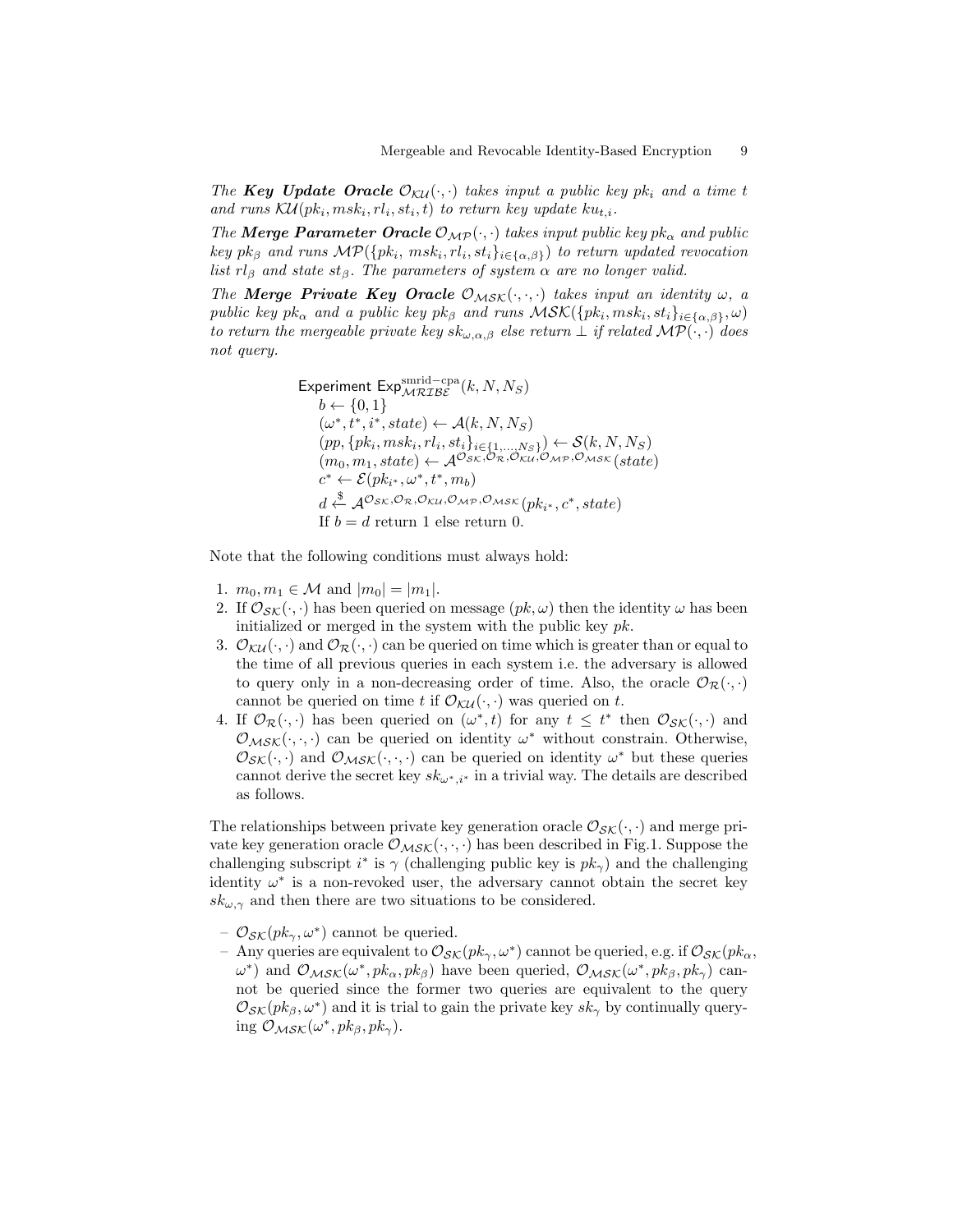We use two database called  $\mathcal{D}_{SK}$  and  $\mathcal{D}_{MSK}$  to record the messages queried to the  $\mathcal{O}_{\mathcal{S}\mathcal{K}}(\omega^*,\cdot)$  and  $\mathcal{O}_{\mathcal{M}\mathcal{S}\mathcal{K}}(\cdot,\cdot,\omega^*)$  oracles, respectively. We can decide if the adversary can recover the secret key  $sk_{\omega^*,i^*}$  by checking the database  $\mathcal{D}_{\mathcal{SK}}$  and  $\mathcal{D}_{\mathcal{M}\mathcal{S}\mathcal{K}}$ .

$$
\frac{\mathcal{O}_{\mathcal{SK}}(pk_{\alpha},\omega^{*})}{\downarrow} \frac{\mathcal{O}_{\mathcal{SK}}(pk_{\alpha},\omega^{*})}{\text{System }\alpha \downarrow} \frac{\mathcal{O}_{\mathcal{SK}}(pk_{\alpha},pk_{\beta})}{\text{System }\beta \downarrow} \frac{\mathcal{O}_{\mathcal{NK}}(\omega^{*},pk_{\beta},pk_{\gamma})}{\text{System }\gamma \downarrow} \frac{\downarrow}{\text{System }\gamma}
$$

Fig. 1. Relationships of  $\mathcal{O}_{\mathcal{SK}}(\cdot, \cdot)$  and  $\mathcal{O}_{\mathcal{MSK}}(\cdot, \cdot, \cdot)$ 

We define the advantage of the adversary  $\mathsf{Adv}^{smrid-cpa}_{\mathcal{MRLBE},\mathcal{A},N,N_S}(k)$  as

$$
2\cdot \Pr\left[\text{Exp}_{\mathcal{MRIBE},\mathcal{A},N,N_S}^{smrid-cpa}(k)=1\right]-1
$$

The scheme is said to be *sMRID-CPA secure* if the function  $\mathsf{Adv}_{\mathcal{MRIBE},\mathcal{A},N,N_S}^{smrid-cpa}(k)$ is negligible in  $k$  for any efficient algorithm  $A$ .

### 4 The Proposed Schemes

Setup  $(pp, \{pk_i, msk_i, rl_i, st_i\}_{i\in\{1,\ldots,N_S\}}) \leftarrow \mathcal{S}(k, N, N_S)$ : given a security parameter  $k \in \mathbb{N}$ , a maximal number of users  $N \in \mathbb{N}$  and a maximal number of systems  $N_S \in \mathbb{N}$ . The key authority defines the valid space of  $\mathcal{M}, \mathcal{I}, \mathcal{T}$ , define the pseudorandom function  $\mathsf{F}_{\sigma} : \{0,1\}^* \to \mathbb{Z}_p^*$  as well as a complete binary tree T with at least N leaf nodes and does the following.

- 1. Select bilinear groups  $(\mathbb{G}, p, q)$  as the public parameter pp which shares to all systems.
- 2. For  $i \in \{1, ..., N_S\}$  do the following:
	- (a) Randomly choose  $(a_i, r_i) \leftarrow \mathbb{Z}_p^*$  and set  $g_{1,i} \leftarrow g^{a_i}$  as well as randomly choose  $g_{2,i}, h_{1,i}, h_{2,i}, h_{3,i} \leftarrow \mathbb{G}$ .
	- (b) Return public key  $pk = (g_{1,i}, g_{2,i}, h_{1,i}, h_{2,i}, h_{3,i})$ , master secret key  $msk_i =$  $(a_i, r_i)$ , revocation list  $rl_i = \emptyset$  and state  $st_i = \mathsf{T}$ .

**Private Key Generation**  $(s k_{\omega,i}, s t_i) \leftarrow \mathcal{SK}(pk_i, m s k_i, s t_i, \omega)$ : given an identity  $\omega \in \mathcal{I}$ , a public key  $pk_i$ , a master key  $msk_i$  and a state  $st_i$ . The key authority generates private key  $sk_{\omega,i}$  for the receiver with identity  $\omega \in \mathcal{I}$  and the updated state st.

- 1. Choose an unassigned leaf v from  $\mathsf{T}_i$  and associate it with  $\omega \in \mathcal{I}$ .
- 2. For all node  $x \in \text{Path}(v)$  do the following:
	- (a) Retrieve  $a_x$  from T if it was defined. Otherwise, choose it at random  $a_x \leftarrow \mathbb{Z}_p$  and store  $a_x$  at node x in  $st_i = \mathsf{T}$ .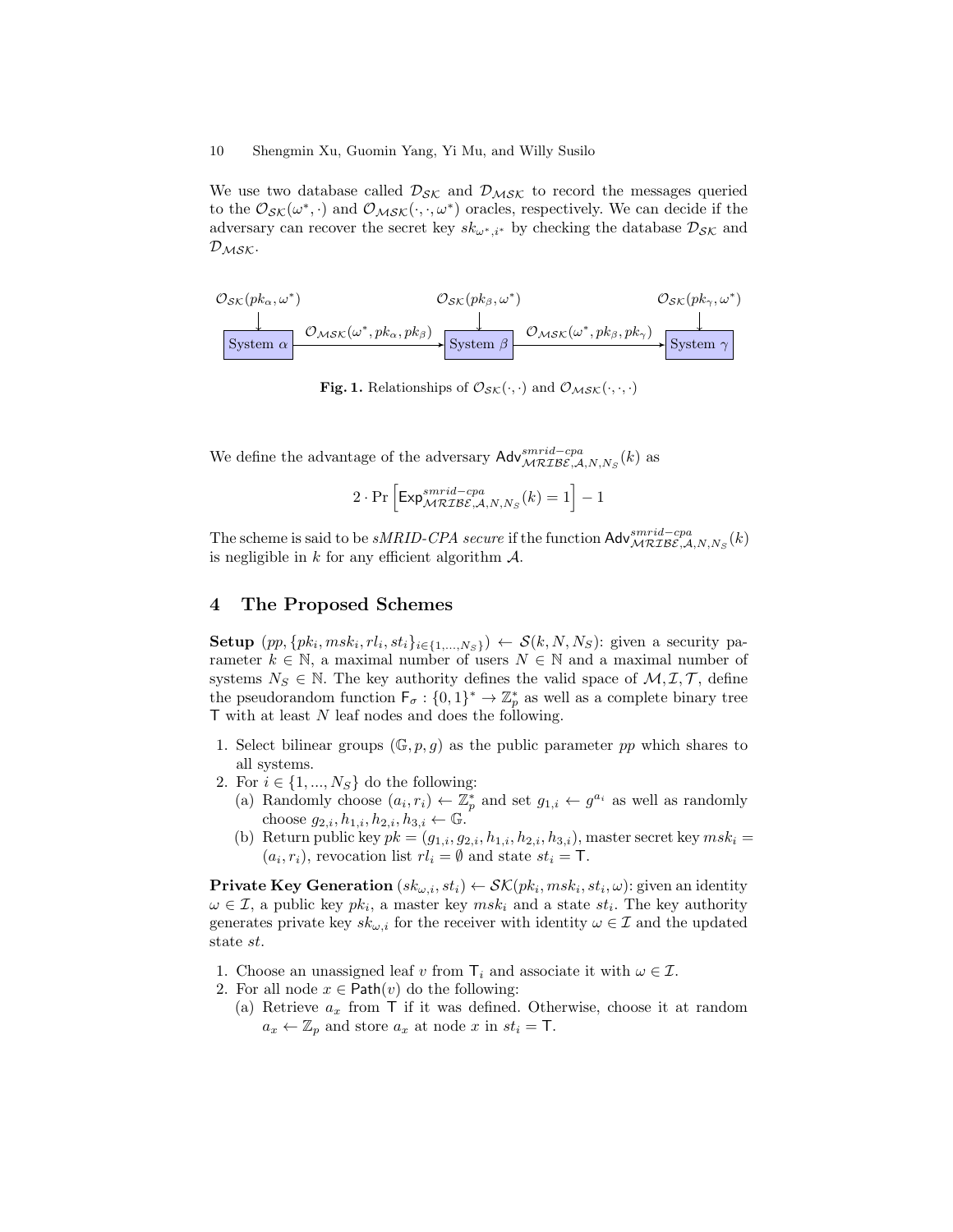(b) Generate random value  $r_x \leftarrow \mathsf{F}_{r_i}(\omega||x)$  bases on random value  $r_i$  in master secret key msk, the identity  $\omega \in \mathcal{I}$  as well as the label value x and set

$$
D_x \leftarrow g_{2,i}^{a_x \omega + a_i} H_{g_{2,i},j,h_{1,i},h_{2,i},h_{3,i}}(\omega)^{r_x}; d_x \leftarrow g^{r_x}.
$$

3. Return private key  $sk_{\omega_i} = \{(x, D_x, d_x)\}_{x \in \text{Path}(v)}$  and the updated state  $st_i =$ T.

**Key Update**  $ku_{t,i} \leftarrow \mathcal{KU}(pk_i, msk_i, rl_i, st_i, t)$ : given a public key  $pk_i$ , a master secret key  $msk_i$ , a key update time  $t \in \mathcal{T}$ , a revocation list  $rl_i$  and a state  $st_i$ . For all nodes  $x \in \text{KUNodes}(\mathsf{T}_i, rl_i,t)$ .

1. Generate random value  $r_x \leftarrow \mathbb{Z}_p$  and set

$$
E_x \leftarrow g_{2,i}^{a_x t + a} H_{g_{2,i},j,h_{1,i},h_{2,i},h_{3,i}}(t)^{r_x}; e_x \leftarrow g^{r_x}.
$$

2. Return key update  $ku_t = \{(x, E_x, e_x)\}_{x \in \text{KUNodes}(\mathsf{T}_i,rl_i,t)}$ .

**Decryption Key Generation**  $dk_{\omega,t,i} \leftarrow \mathcal{DK}(sk_{\omega,i}, ku_{t,i})$ : given a private key  $sk_{\omega,i}$  and a key update  $ku_{t,i}$ . The receiver generates the decryption key  $dk_{\omega,t,i}$ as follows.

1. Parse  $sk_{\omega,i}$  as  $\{(j, D_j, d_j)\}_{j\in\vec{j}}, k u_{t,i}$  as  $\{(k, E_k, e_k)\}_{k\in\vec{k}}$  for some set of nodes  $\vec{j}, \vec{k}$ . If there exists a pair  $(j, k)$  s.t.  $j = k$ , generate the decryption key

$$
dk_{\omega,t,i} \leftarrow (D_j, E_k, d_j, e_k).
$$

Otherwise, set the decryption key  $dk_{\omega,t,i}$  as  $\perp$ . 2. Return the decryption key  $dk_{\omega,t,i}$ .

**Encryption**:  $c \leftarrow \mathcal{E}(pk_i, \omega, t, m)$ : given an identity  $\omega \in \mathcal{I}$ , a public key  $pk_i$ , an encryption time  $t \in \mathcal{T}$  and a message  $m \in \mathcal{M}$ . The sender encrypts the message  $m \in \mathcal{M}$  as follows.

1. Randomly choose  $z \leftarrow \mathbb{Z}_p$  and generate ciphertext  $c_1, c_2, c_\omega, c_t$ .

$$
c_1 \leftarrow m \cdot e(g_{1,i}, g_{2,i})^z; c_2 \leftarrow g^z;
$$
  

$$
c_{\omega} \leftarrow H_{g_{2,i}, J, h_{1,i}, h_{2,i}, h_{3,i}}(\omega)^z; c_t \leftarrow H_{g_{2,i}, J, h_{1,i}, h_{2,i}, h_{3,i}}(t)^z.
$$

2. Return ciphertext  $c = (\omega, t, c_1, c_2, c_\omega, c_t)$ .

**Decryption**  $m \leftarrow \mathcal{D}(dk_{\omega,t,i}, c)$ : given a decryption key  $dk_{\omega,t,i}$  and a ciphertext  $c$ . The receiver decrypts the ciphertext  $c$  as follows:

1. Compute the message m:

$$
m \leftarrow c_1 \left( \frac{e(d, c_{\omega})}{e(D, c_2)} \right)^{\frac{t}{t-\omega}} \left( \frac{e(e, c_t)}{e(E, c_2)} \right)^{\frac{\omega}{\omega - t}}.
$$

2. Return the message m.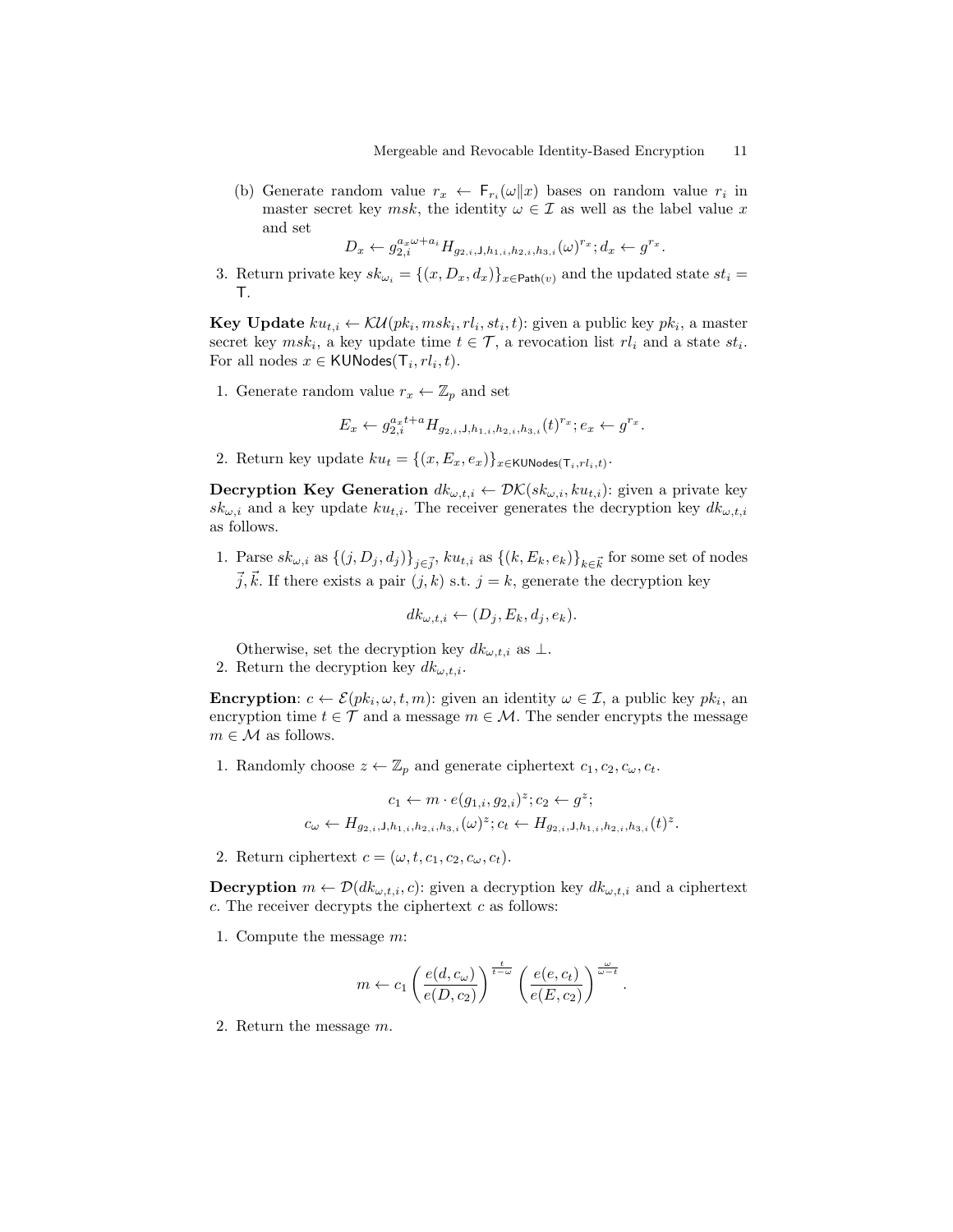**Revocation**  $rl_i \leftarrow \mathcal{R}(\omega, rl_i, st_i, t)$ : given an identity to be revoked  $\omega \in \mathcal{I}$ , a revocation list  $rl_i$ , a state  $st_i$  and a revocation time  $t \in \mathcal{T}$ . The key authority updates the revocation list  $rl_i$  as follows:

1. For all nodes v associated with identity  $\omega \in \mathcal{I}$  add  $(v, t)$  to rl as follows:

$$
rl_i \leftarrow rl_i \cup (v,t).
$$

2. Return the updated revocation list  $rl_i$ .

Merge Parameter  $(rl_\beta, st_\beta) \leftarrow \mathcal{MP}(\{pk_i, msk_i, rl_i, st_i\}_{i \in \{\alpha, \beta\}})$ : given all the system parameters  $\{pk_i, mk_i, rl_i, st_i\}_{i\in\{\alpha,\beta\}}$  from system  $\alpha$  and system  $\beta$ . The key authority generates system parameters which bases on the system parameters in the system  $\beta$  as follows:

1. Update the revocation list  $r l_{\beta}$  by uniting two revocation lists  $r l_{\alpha}$  and  $r l_{\beta}$ .

$$
rl_{\beta} \leftarrow rl_{\alpha} \cup rl_{\beta}.
$$

- 2. Update the state  $st_\beta$  as follows:
	- (a) Let  $\mathsf{T}_{\alpha}$  denote the root node in the binary tree in the system  $\alpha$ . Remove the  $\mathsf{T}_\alpha$  in the state  $st_\alpha$ . The detail of the tree structure list in system  $\alpha$ is in Fig.2.

$$
st_{\alpha} \leftarrow st_{\alpha} \setminus \mathsf{T}_{\alpha}.
$$



Fig. 2. Tree structure revocation list in System  $\alpha$ 

(b) Update the state  $st_\beta$  by uniting it and  $st_\alpha$  and the details in the fig.3. Note that the new tree is a binary tree except the root node has more than two children.

$$
st_{\beta} \leftarrow st_{\alpha} \cup st_{\beta}.
$$

3. Return the updated revocation list  $rl_\beta$  and the updated state  $st_\beta$ .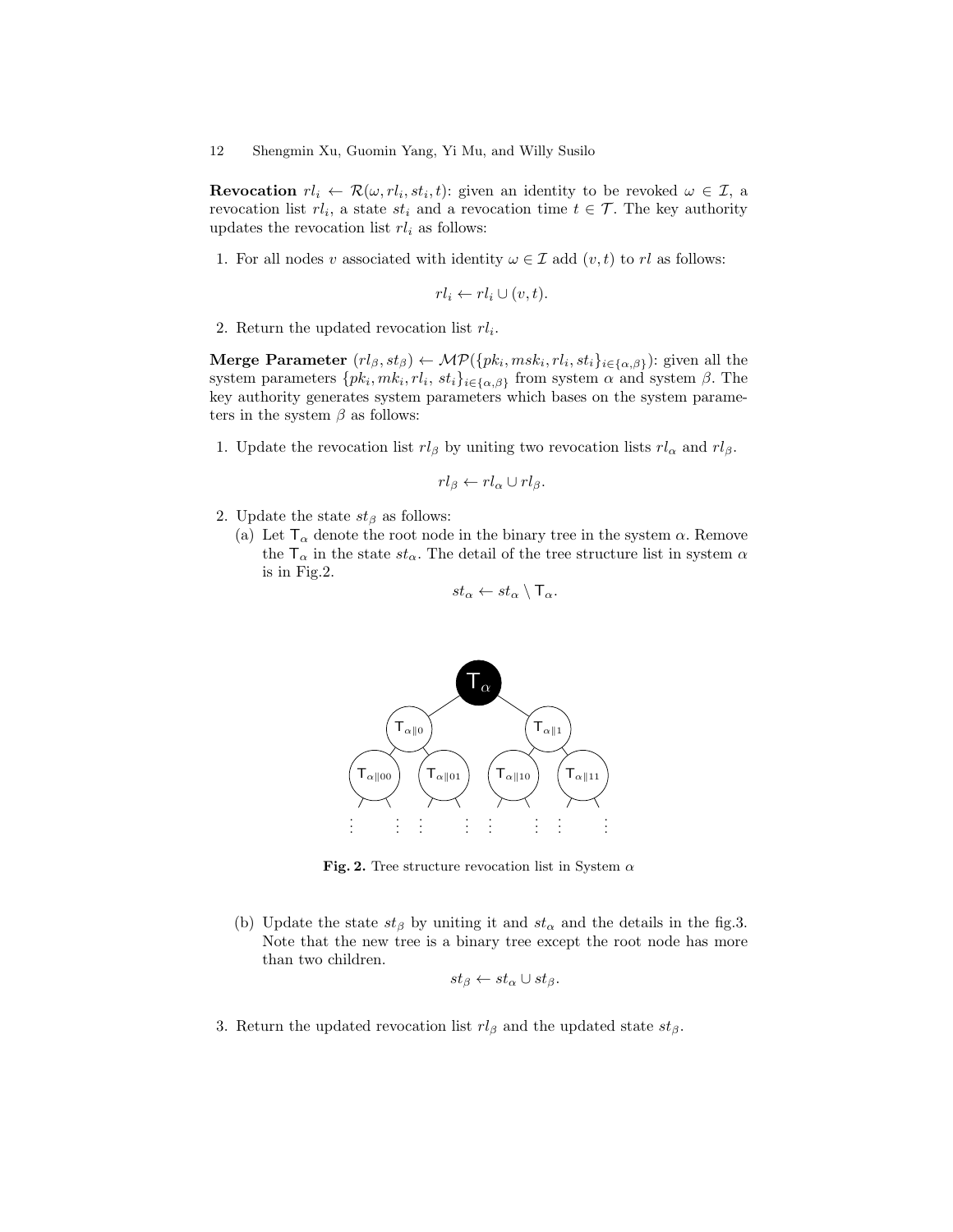

Fig. 3. Tree structure revocation list after merging  $\alpha$  and  $\beta$ 

Merge Private Key  $sk_{\omega,\alpha,\beta}\leftarrow \mathcal{MSK}(\{pk_i, msk_i, st_i\}_{i\in\{\alpha,\beta\}}, \omega)$ : given all the system parameters  $\{pk_i, mk_i, st_i\}_{i \in {\{\alpha, \beta\}}}$  from system  $\alpha$  and system  $\beta$  and an identity  $\omega \in \mathcal{I}$ . The key authority generates the mergeable private key  $sk_{\omega,\alpha,\beta}$ .

- 1. Parse  $pk_i = (g, g_{1,i}, g_{2,i}, h_{1,i}, h_{2,i}, h_{3,i})$  and  $mk_i = (a_i, r_i)$  for  $i = \alpha, \beta$ .
- 2. Generate system parameters  $a_{\alpha,\beta}, g_{1,\alpha,\beta}, g_{2,\alpha,\beta}, h_{1,\alpha,\beta}, h_{2,\alpha,\beta}, h_{3,\alpha,\beta}$  base on the system parameters from the system  $\alpha$  and the system  $\beta$ .

$$
a_{\alpha,\beta} = a_{\beta} - a_{\alpha}.g_{1,\alpha,\beta} = g_{1,\beta}/g_{1,\alpha}; g_{2,\alpha,\beta} = g_{2,\beta}/g_{2,\alpha};
$$
  

$$
h_{1,\alpha,\beta} = h_{1,\beta}/h_{1,\alpha}; h_{2,\alpha,\beta} = h_{2,\beta}/h_{2,\alpha}; h_{3,\alpha,\beta} = h_{3,\beta}/h_{3,\alpha}.
$$

- 3. For all node  $x \in \text{Path}(v)$  do the following:
	- (a) Compute random values  $r_{x,\alpha}$ ,  $r_{x,\beta}$  and  $r_{x,\alpha,\beta}$ .

$$
r_{x,\alpha} = \mathsf{F}_{r_\alpha}(\omega \| x); r_{x,\beta} = \mathsf{F}_{r_\beta}(\omega \| x); r_{x,\alpha,\beta} = r_{x,\beta} - r_{x,\alpha}.
$$

(b) Let  $a_{x,\alpha}$  and  $a_{x,\beta}$  denote the value in node in system  $\alpha$  and system  $\beta$ , respectively.

If x is the root node in system  $\alpha$ . Then compute

$$
D_{x,\alpha,\beta} = g_{2,\alpha}^{a_{x,\beta}\omega - a_{x,\alpha}\omega + a_{\alpha,\beta}} \cdot g_{2,\alpha,\beta}^{a_{x,\beta}\omega + a_{\beta}} \cdot H_{g_{2,\alpha},\mathsf{J},h_{1,\alpha},h_{2,\alpha},h_{3,\alpha}}(\omega)^{r_{x,\alpha,\beta}}.
$$
  
\n
$$
H_{g_{2,\alpha,\beta},\mathsf{J},h_{1,\alpha,\beta},h_{2,\alpha,\beta},h_{3,\alpha,\beta}}(\omega)^{r_{x,\beta}}.
$$
  
\n
$$
d_{x,\alpha,\beta} = g^{r_{x,\alpha,\beta}}.
$$

Else, compute

$$
D_{x,\alpha,\beta} = g_{2,\alpha}^{a_{x,\alpha,\beta}} \cdot g_{2,\alpha,\beta}^{a_{x,\alpha}\omega + a_{\beta}} \cdot H_{g_{2,\alpha},\mathsf{J},h_{1,\alpha},h_{2,\alpha},h_{3,\alpha}}(\omega)^{r_{x,\alpha,\beta}} \cdot H_{g_{2,\alpha,\beta},\mathsf{J},h_{1,\alpha,\beta},h_{2,\alpha,\beta},h_{3,\alpha,\beta}}(\omega)^{r_{x,\beta}}.
$$
  

$$
d_{x,\alpha,\beta} = g^{r_{x,\alpha,\beta}}.
$$

(c) Return  $sk_{\omega,\alpha,\beta} = \{(x, D_{x,\alpha,\beta}, d_{x,\alpha,\beta})\}_{x \in \text{Path}(v)}$ .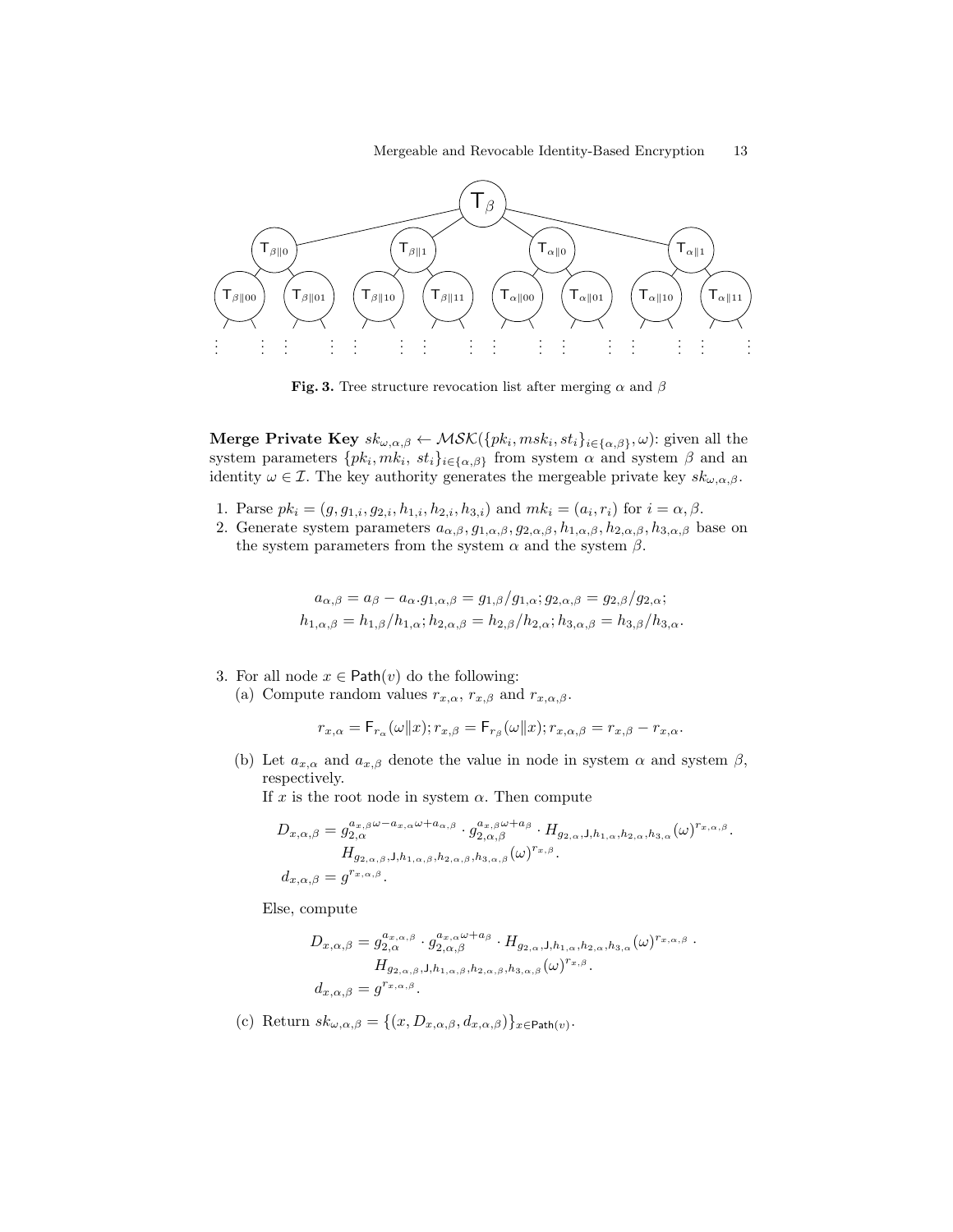**Private Key Update**  $sk_{\omega,\beta} \leftarrow \mathcal{SKU}(sk_{\omega,\alpha}, sk_{\omega,\alpha,\beta})$ : Parse  $sk_{\omega,\alpha}$  as  $\{(i, D_{i,\alpha}, d_{i,\alpha})\}_{i \in \vec{i}}$ and  $\tilde{sk}_{\omega,\alpha,\beta}$  as  $\{(j, D_{j,\alpha,\beta}, d_{j,\alpha,\beta}\}_{j\in\vec{j}}$  for some set of nodes  $\vec{i}$  and  $\vec{j}$ . The receiver generates updated private key  $sk_{\omega,\beta}$  as follows.

1. For  $i \in \vec{i}$  do the following:

$$
sk_{\omega,\beta} \leftarrow (i, D_{i,\alpha} \cdot D_{i,\alpha,\beta}, d_{i,\alpha} \cdot d_{i,\alpha,\beta})
$$

2. Return the private key  $sk_{\omega,\beta}$ .

## 5 Security Proof

**Definition 5** (Decisional Bilinear Diffie-Hellman). Let  $\mathcal G$  be a prime order bilinear group generator. The Decisional Bilinear Diffie-Hellman (DBDH) problem is said to be hard for  $G$  if for every efficient adversary  $A$  its advantage Adv ${}^{dbdh}_{\mathcal{G},\mathcal{B}}(k)$  defined as

$$
\Pr[\mathsf{Exp}^{dbdh-real}_{\mathcal{G},\mathcal{A}}(k) = 1] - \Pr[\mathsf{Exp}^{dbdh-rand}_{\mathcal{G},\mathcal{A}}(k) = 1]
$$

is a negligible function in  $k$ , and where the experiments are as follows:

Experiment Exp ${}^{dbdh-real}_{\mathcal{G},\mathcal{A}}(k)$  | Experiment Exp ${}^{dbdh-rand}_{\mathcal{G},\mathcal{A}}(k)$  $(\mathcal{G}, p, g) \leftarrow \mathcal{G}(k); x, y, z \leftarrow \mathbb{Z}_p \quad (\mathcal{G}, p, g) \leftarrow \mathcal{G}(k); x, y, z, w \leftarrow \mathbb{Z}_p$  $X \leftarrow g^x; Y \leftarrow g^y; Z \leftarrow g^z; \quad X \leftarrow g^x; Y \leftarrow g^y; Z \leftarrow g^z;$  $W \leftarrow e(g, g)^{xyz}$   $W \leftarrow e(g, g)^w$  $d \leftarrow \mathcal{A}(k, \mathcal{G}, p, g, X, Y, Z, W)$   $d \leftarrow \mathcal{A}(k, \mathcal{G}, p, g, X, Y, Z, W)$ Return d Return d

**Theorem 1.** Let  $\mathcal G$  be a prime order bilinear group generator and MRIBE be the associated mergeable and revocable identity-based encryption scheme proposed above. Then for any adversary A attacking sMRID security (defined in Section 3.2) of MRIBE with N users in each system and  $N<sub>S</sub>$  systems, and making  $q_p$  private key generation queries,  $q_r$  revocation queries,  $q_k$  key update generation queries,  $q_m$  merge parameter queries and  $q_{mp}$  merge private key generation queries, there exists an adversary  $\beta$  solving DBDH problem for  $\mathcal G$  such that

$$
\mathsf{Adv}^{smrid-cpa}_{\mathcal{MRLBE},\mathcal{A},N,N_S}(k) \le 4 \cdot \mathsf{Adv}^{dbdh}_{\mathcal{G},\mathcal{B}}(k)
$$

Please refer to Appendix A for the detailed proof.

## 6 Conclusions

In this paper, we proposed a new variant for Revocalbe Identity Based Encryption. Our proposed scheme allows not only efficient revocation but also efficient merging of multiple systems. Compared with all previous RIBE schemes, our construction does not incur any additional cost. Moreover, the size of the user private key remains unchanged when multiple systems are merged and there is no secure channel required for the purpose of key update during the merging process.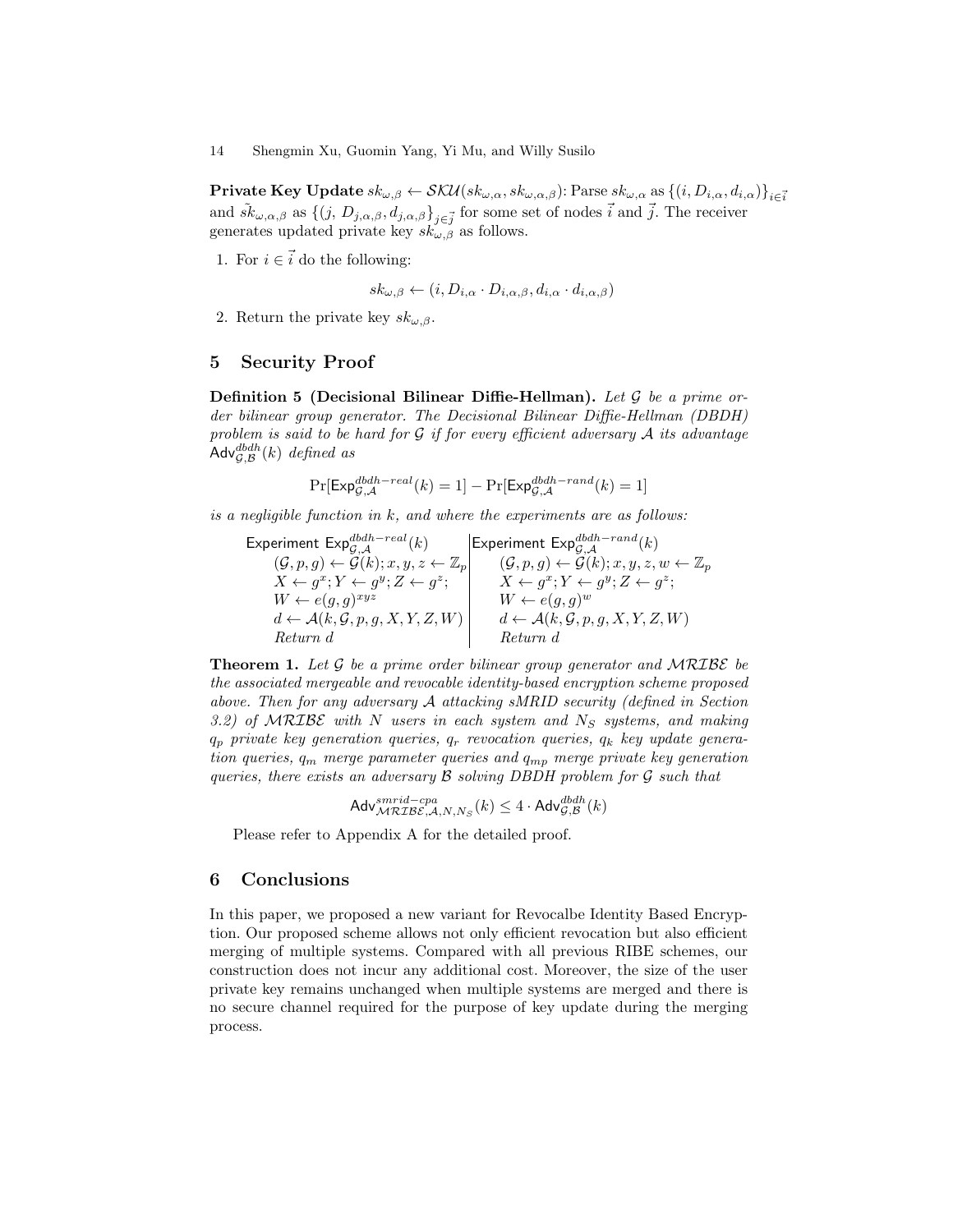## References

- 1. Alexandra Boldyreva, Vipul Goyal, and Virendra Kumar. Identity-based encryption with efficient revocation. In Peng Ning, Paul F. Syverson, and Somesh Jha, editors, CCS, pages 417–426. ACM, 2008.
- 2. Dan Boneh and Xavier Boyen. Efficient selective-id secure identity-based encryption without random oracles. In Christian Cachin and Jan Camenisch, editors, EUROCRYPT, volume 3027 of LNCS, pages 223–238. Springer, 2004.
- 3. Dan Boneh and Matthew K. Franklin. Identity-based encryption from the weil pairing. In Joe Kilian, editor, CRYPTO, volume 2139 of LNCS, pages 213–229. Springer, 2001.
- 4. Yevgeniy Dodis and Nelly Fazio. Public key broadcast encryption for stateless receivers. In Joan Feigenbaum, editor, ACM, volume 2696 of LNCS, pages 61–80. Springer, 2002.
- 5. Craig Gentry. Eurocrypt. volume 4004 of LNCS, pages 445–464. Springer, 2006.
- 6. Oded Goldreich, Shafi Goldwasser, and Silvio Micali. How to construct random functions (extended abstract). In FOCS, pages 464–479. IEEE, 1984.
- 7. Dani Halevy and Adi Shamir. The LSD broadcast encryption scheme. In Moti Yung, editor, CRYPTO, volume 2442 of LNCS, pages 47–60. Springer, 2002.
- 8. Yumiko Hanaoka, Goichiro Hanaoka, Junji Shikata, and Hideki Imai. Identitybased hierarchical strongly key-insulated encryption and its application. In Bimal K. Roy, editor, ASIACRYPT, volume 3788 of LNCS, pages 495–514. Springer, 2005.
- 9. Kwangsu Lee, Dong Hoon Lee, and Jong Hwan Park. Efficient revocable identitybased encryption via subset difference methods. IACR, 2014:132, 2014.
- 10. Kaitai Liang, Joseph K. Liu, Duncan S. Wong, and Willy Susilo. An efficient cloudbased revocable identity-based proxy re-encryption scheme for public clouds data sharing. In Miroslaw Kutylowski and Jaideep Vaidya, editors, ESORICS, volume 8712 of LNCS, pages 257–272. Springer, 2014.
- 11. Benoît Libert and Damien Vergnaud. Adaptive-id secure revocable identity-based encryption. In Marc Fischlin, editor, CT-RSA, volume 5473 of LNCS, pages 1–15. Springer, 2009.
- 12. Dalit Naor, Moni Naor, and Jeffery Lotspiech. Revocation and tracing schemes for stateless receivers. In Joe Kilian, editor, CRYPTO, volume 2139 of LNCS, pages 41–62. Springer, 2001.
- 13. Amit Sahai and Brent Waters. Fuzzy identity-based encryption. In Ronald Cramer, editor, EUROCRYPT, volume 3494 of LNCS, pages 457–473. Springer, 2005.
- 14. Jae Hong Seo and Keita Emura. Efficient delegation of key generation and revocation functionalities in identity-based encryption. In Ed Dawson, editor, CT-RSA, volume 7779 of LNCS, pages 343–358. Springer, 2013.
- 15. Jae Hong Seo and Keita Emura. Revocable identity-based encryption revisited: Security model and construction. In Kaoru Kurosawa and Goichiro Hanaoka, editors, PKC, volume 7778 of LNCS, pages 216–234. Springer, 2013.
- 16. Jae Hong Seo and Keita Emura. Adaptive-id secure revocable hierarchical identitybased encryption. In Keisuke Tanaka and Yuji Suga, editors, IWSEC, volume 9241 of LNCS, pages 21–38. Springer, 2015.
- 17. Jae Hong Seo and Keita Emura. Revocable hierarchical identity-based encryption: History-free update, security against insiders, and short ciphertexts. In Kaisa Nyberg, editor, RSA, volume 9048 of LNCS, pages 106–123. Springer, 2015.
- 18. Adi Shamir. How to share a secret. ACM, 22(11):612–613, 1979.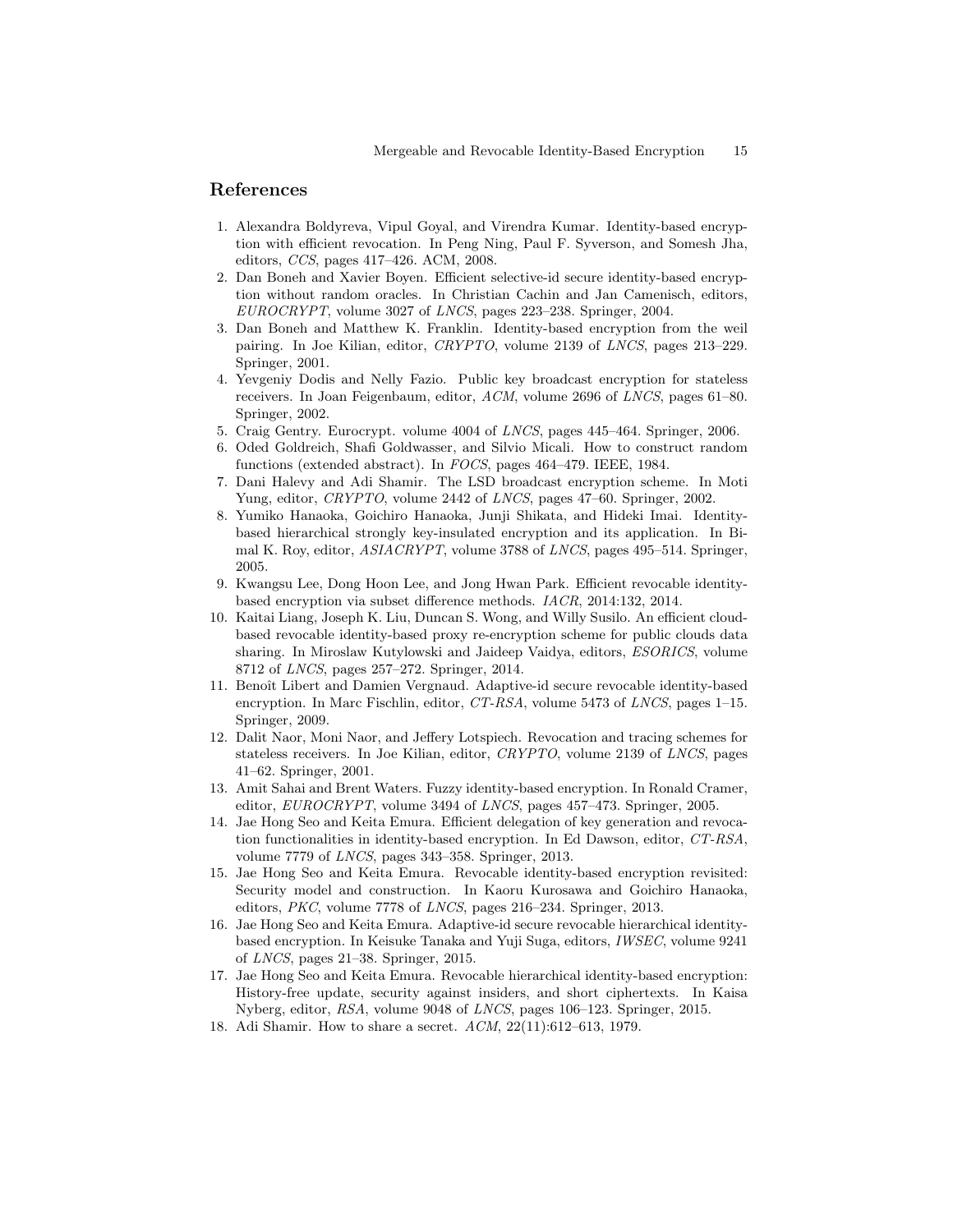- 16 Shengmin Xu, Guomin Yang, Yi Mu, and Willy Susilo
- 19. Adi Shamir. Identity-based cryptosystems and signature schemes. In G. R. Blakley and David Chaum, editors, CRYPTO, volume 196 of LNCS, pages 47–53. Springer, 1984.
- 20. Brent Waters. Efficient identity-based encryption without random oracles. In Ronald Cramer, editor, EUROCRYPT, volume 3494 of LNCS, pages 114–127. Springer, 2005.
- 21. Yanjiang Yang, Joseph K. Liu, Kaitai Liang, Kim-Kwang Raymond Choo, and Jianying Zhou. Extended proxy-assisted approach: Achieving revocable finegrained encryption of cloud data. In Günther Pernul, Peter Y. A. Ryan, and Edgar R. Weippl, editors, ESORICS, volume 9327 of LNCS, pages 146–166. Springer, 2015.

# A Security Proof

Proof. The proof is simular to that of [1], except we meed to handle multiple systems and the mergeable algorithms. We construct an adversary  $\beta$  for the DBDH problem associated with G. B gets  $(k, \mathbb{G}, p, g, X, Y, Z, W)$  as input and it has to return a bit d. It is going to use  $A$ . For answering oralces, we define the following four functions. For  $i, j, l, r \in \mathbb{Z}_p$ ,  $S = \{0, j\}$  define

$$
F_1(g_2, h_1, h_2, h_3, i, l, r) \stackrel{\text{def}}{=} g_2^l H_{g_2, h_1, h_2, h_3}(i)^r, \quad F_2(r) \stackrel{\text{def}}{=} g^r,
$$
  
\n
$$
F_3(g_1, g_2, i, j, l, r) \stackrel{\text{def}}{=} g_2^{l \Delta_{j,S}(i)} \left( g_1^{\frac{-f(i)}{i^2 + u(i)}} \left( g_2^{i^2 + u(i)} g^{f(i)} \right)^r \right)^{\Delta_{0,S}(i)},
$$
  
\n
$$
F_4(g_1, g_2, i, r) \stackrel{\text{def}}{=} \left( g_1^{\frac{-1}{i^2 + u(i)}} g^r \right)^{\Delta_{0,S}(i)}.
$$

Setup: B receives the challenging message  $(k, \mathbb{G}, p, g, X, Y, Z, W)$  and sets the system parameters as follows.

- B chooses the  $N, N_S \in \mathbb{N}$  and sends the security parameter  $(k, N, N_S)$  to A. A generates the challenging identity  $\omega^*$ , the challenging time  $t^*$ , the subscript of challenging public key  $i^*$  and the *state* for some related information about  $(\omega^*, t^*, i^*)$ , then sends  $(\omega^*, t^*, i^*, state)$  to B.
- B chooses a random bit  $b \leftarrow \{0, 1\}$  and initializes the database  $\mathcal{D}, \mathcal{D}_{SK}, \mathcal{D}_{MSK}$  $\leftarrow \emptyset$ , where  $\mathcal D$  is used to record the historical information of the challenging identity  $\omega^*$ , and  $\mathcal{D}_{\mathcal{S}\mathcal{K}}$ ,  $\mathcal{D}_{\mathcal{M}\mathcal{S}\mathcal{K}}$  records information of the challenging identity  $\omega^*$  to verify whether to abort.
- $\beta$  simulates the system parameters for all  $N_S$  systems.  $\beta$  sets public parameter  $pp = (\mathbb{G}, p, g)$  and randomly picks a value  $i_r \leftarrow \{1, 2, ..., N_S\}$ , where the challenging identity  $\omega^*$  is initialized in the system with public key  $pk_{i_r}$ . Then, B updates the database  $\mathcal{D} \leftarrow (p\vec{k_{\omega^*}}, \omega^*)$ , where  $p\vec{k_{\omega^*}} \leftarrow p\vec{k_{\omega^*}} \cup \{pk_{i_r}\}.$  $\forall j \in \{1, 2, ..., N_S\}$  then:
	- 1. Randomly pick and store  $r_j, r_{1,j}, r_{2,j} \leftarrow \mathbb{Z}_p^*$  in the system j and generate the parameters  $g_{1,j}$  and  $g_{2,j}$ .

$$
g_{1,j} \leftarrow X^{r_{1,j}}, g_{2,j} \leftarrow Y^{r_{2,j}}.
$$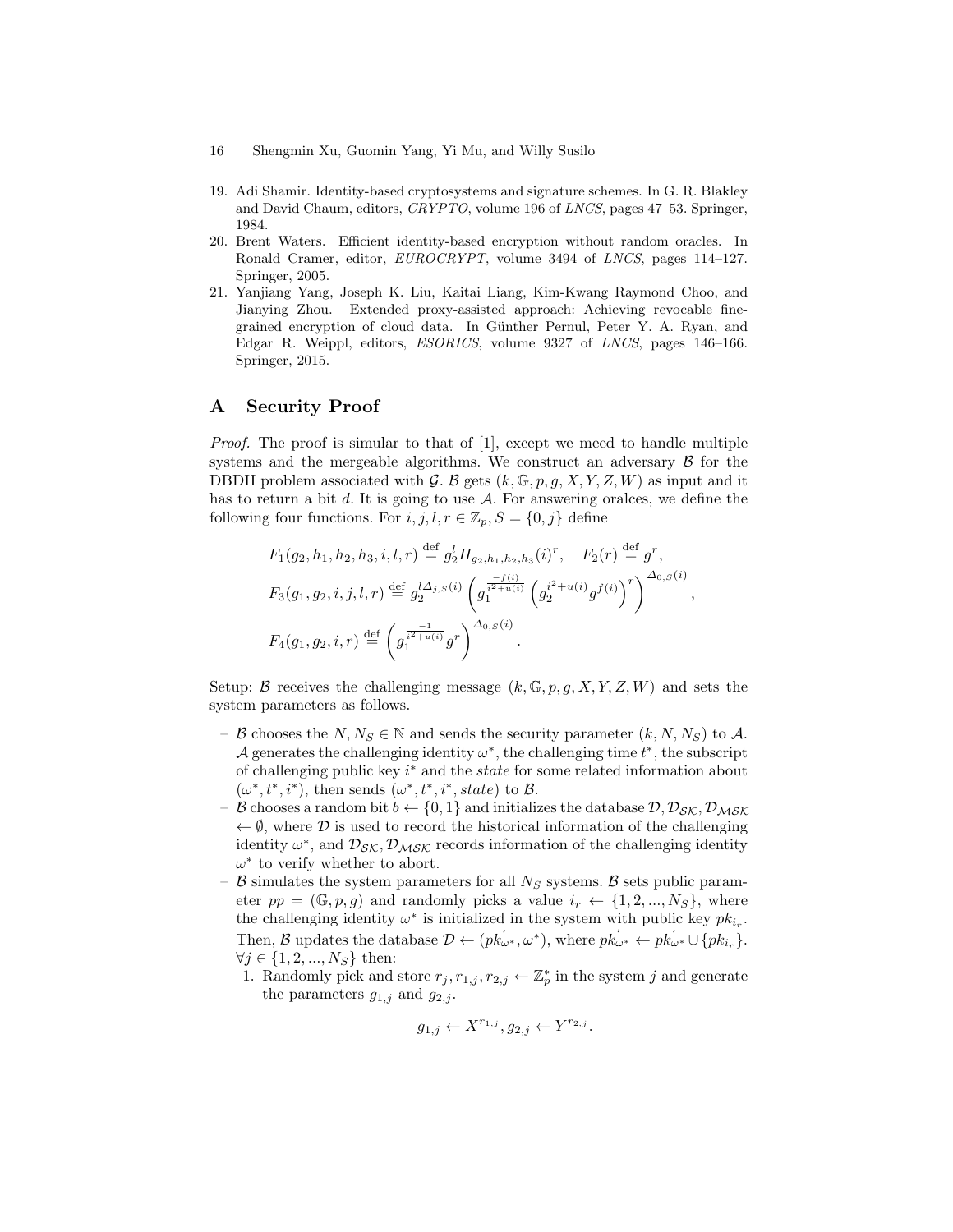- 2. Pick random second-degree polynomials  $f(x)$ ,  $u(x)$  with coefficients in  $\mathbb{Z}_p$  s.t.  $u(x) = -x^2$  for  $x = \omega^*, t^*,$  o.w.  $u(x) \neq -x^2$ .  $\forall i = \{1, 2, 3\}$  then: set  $h_{i,j} \leftarrow g_{2,j}^{u(i)} g^{f(i)}$ .
- 3. Set the public key  $pk_j \leftarrow (g, g_{1,j}, g_{2,j}, h_{1,j}, h_{2,j}, h_{3,j}).$
- B sends the public parameter pp and public keys  $\{pk_i\}_{i\in\{1,2,\ldots,N_S\}}$  to A.
- B simulates the revocation list and the binary tree.  $\forall j = \{1, 2, ..., N_S\}$  then: let  $rl<sub>j</sub>$  be an empty set and  $T<sub>j</sub>$  be a binary tree with at least N leaf nodes. B picks a leaf node  $v^*$  from  $\mathsf{T}_{i_r}$ , where the challenging identity  $\omega^*$  is assigned to the leaf  $v^*$ , and chooses a random bit  $rev \leftarrow \{0, 1\}$ , where 0 means  $\omega^*$  is a non-revoked user, otherwise, he is a revoked user.

 $\mathcal{O}_{\mathcal{SK}}(pk_i,\omega)$ : A issues up to  $q_p$  private key generation queries. B responds to a query on message  $(pk_i, \omega)$  as follows.

- If  $\omega = \omega^*$ , B simulates the private key  $sk_{\omega,i}$  for the challenging identity  $\omega^*$ .
	- 1. If  $rev = 0$ , set  $\mathcal{D}_{\mathcal{SK}} \leftarrow \mathcal{D}_{\mathcal{SK}} \cup \{pk_i\}$  and abort if A is able to obtain the secret key  $sk_{\omega^*,i^*}$  by checking the transactions in database  $\mathcal{D}_{\mathcal{SK}}$  and  $\mathcal{D}_{\mathcal{M} \mathcal{S} \mathcal{K}}$  in Fig.1.
	- 2. Else set  $v \leftarrow v^*$ .  $\forall x \in \text{Path}(v)$  then:
		- (a) Set  $r_x \leftarrow \mathsf{F}_{r_i}(\omega^* || x)$ , where  $msk_i = (a_i, r_i)$ .
		- (b) If  $\exists l_x$  then randomly choose  $l_x \leftarrow \mathbb{Z}_p$  and store  $l_x$  in node x.
		- (c) Set  $(D_x, d_x)$  and update private key  $sk_{\omega^*,i} \leftarrow sk_{\omega^*,i} \cup (x, D_x, d_x)$ .

$$
D_x \leftarrow F_1(g_{2,i}, h_{1,i}, h_{2,i}, h_{3,i}, \omega^*, l_x, r_x), d_x \leftarrow F_2(r_x).
$$

- If  $\omega \neq \omega^*$ , B simulates the private key  $sk_{\omega,i}$  for the identity  $\omega$ .  $\forall x \in \text{Path}(v)$ then:
	- 1. Set  $r_x \leftarrow \mathsf{F}_{r_i}(\omega||x)$ , where  $msk_i = (a_i, r_i)$ .
	- 2. If  $\sharp l_x$  then randomly choose  $l_x \leftarrow \mathbb{Z}_p$  and store  $l_x$  in node x.
	- 3. If  $rev = 0$ , set  $(D_x, d_x)$  and update private key  $sk_{\omega,i} \leftarrow sk_{\omega,i} \cup (x, D_x, d_x)$ .

$$
D_x \leftarrow F_3(g_{1,i}, g_{2,i}, \omega, t^*, l_x, r_x), d_x \leftarrow F_4(g_{1,i}, g_{2,i}, \omega, r_x).
$$

- 4. If  $rev = 1$ , simulate the private key  $sk_{\omega,i}$  depends on the Path(v) and  $Path(v^*)$ .
	- (a)  $\forall x \in (\text{Path}(v) \setminus \text{Path}(v^*))$  then: set  $(D_x, d_x)$  and update private key  $sk_{\omega,i} \leftarrow sk_{\omega,i} \cup (x, D_x, d_x).$

$$
D_x \leftarrow F_3(g_{1,i}, g_{2,i}, \omega, t^*, l_x, r_x), d_x \leftarrow F_4(g_{1,i}, g_{2,i}, \omega, r_x).
$$

(b)  $\forall x \in (\text{Path}(v) \cap \text{Path}(v^*))$  then: set  $(D_x, d_x)$  and update private key  $sk_{\omega,i} \leftarrow sk_{\omega,i} \cup (x, D_x, d_x).$ 

$$
D_x \leftarrow F_3(g_{1,i}, g_{2,i}, \omega, \omega^*, l_x, r_x), d_x \leftarrow F_4(g_{1,i}, g_{2,i}, \omega, r_x).
$$

- Return the private key  $sk_{\omega,i} = \{(x, D_x, d_x)\}_{x \in \text{Path}(v)}$ .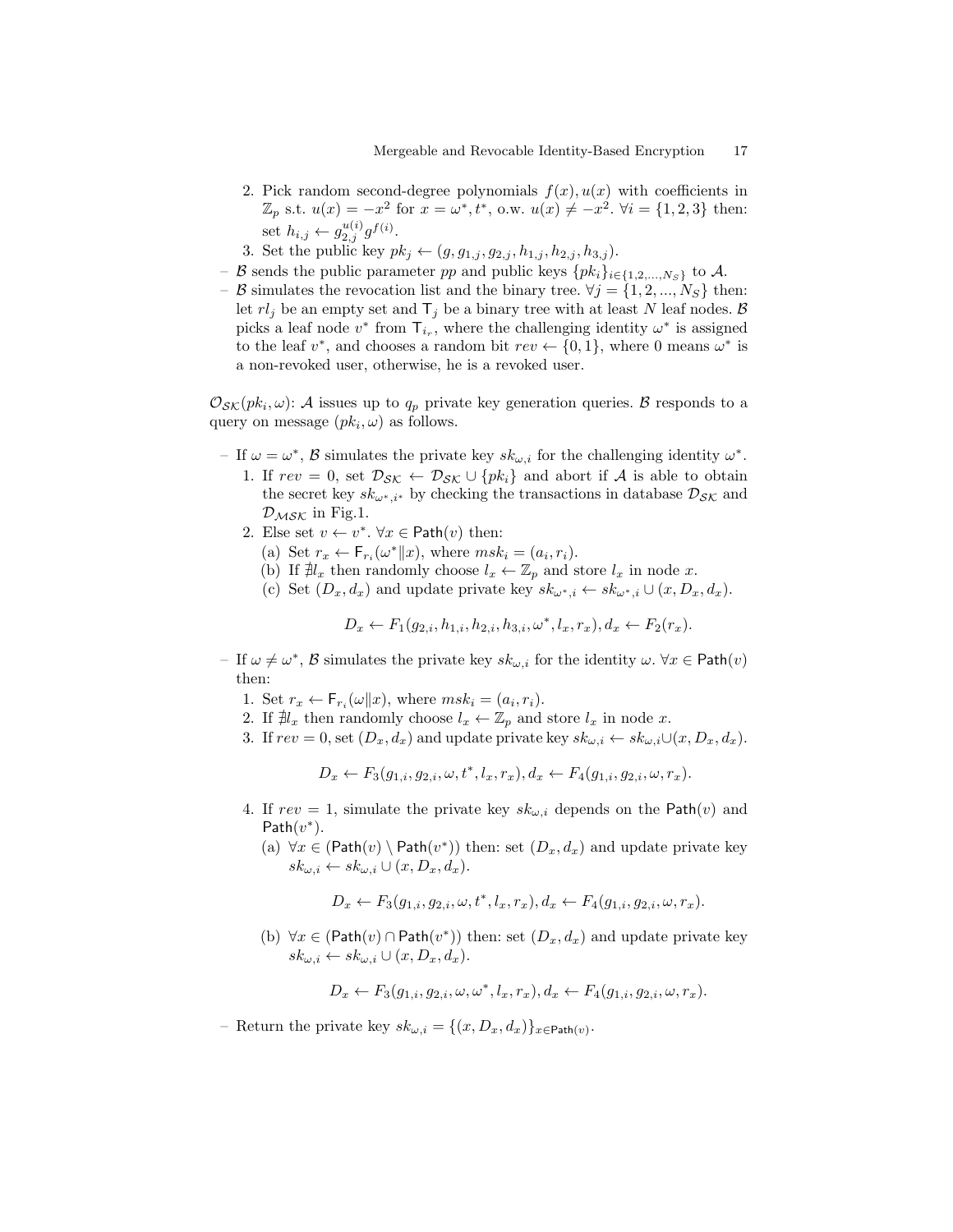$\mathcal{O}_{\mathcal{R}}(\omega, t)$ : A issues up to  $q_r$  revocation queries. B responds to a query on message  $(\omega, t)$  as follows. If  $(\cdot, \omega) \in \mathcal{D}$ , for all leaf nodes v associated with identity  $\omega$  add  $(v, t)$  to reovcation list  $rl_i \leftarrow rl_i \cup (v, t)$ , then return  $rl_i$  else return  $\perp$ .

 $\mathcal{O}_{\mathcal{K}\mathcal{U}}(pk_i,t)$ : A issues up to  $q_k$  key update generation queries. B responds to a query on message  $(pk_i, t)$  as follows.

- − If  $t \neq t^*$ ,  $\beta$  simulates the key update  $ku_{t,i}$  for the system *i*.
	- 1. If  $rev = 0, \forall x \in \text{KUNodes}(\mathsf{T}, rl, t)$  then:  $r_x \leftarrow \mathbb{Z}_p^*$ , set  $E_x$  and  $d_x$  and update  $ku_{t,i} \leftarrow ku_{t,i} \cup (x, E_x, e_x)$ .

$$
E_x \leftarrow F_3(g_{1,i}, g_{2,i}, t, t^*, l_x, r_x), e_x \leftarrow F_4(g_{1,i}, g_{2,i}, t, r_x).
$$

- 2. If  $rev = 1$ , simulate the key  $ku_t$  depends on the Path $(v)$  and Path $(v^*)$ .
	- (a)  $\forall x \in (KUNodes(T, rl, t) \setminus Path(v^*))$  then:  $r_x \leftarrow \mathbb{Z}_p^*$ , set  $E_x$  and  $d_x$ and update  $ku_{t,i} \leftarrow ku_{t,i} \cup (x, E_x, e_x)$ .

$$
E_x \leftarrow F_3(g_{1,i}, g_{2,i}, t, t^*, l_x, r_x), e_x \leftarrow F_4(g_{1,i}, g_{2,i}, t, r_x).
$$

(b)  $\forall x \in (KNodes(T, rl, t) \cap Path(v^*))$  then:  $r_x \leftarrow \mathbb{Z}_p^*$ , set  $E_x$  and  $d_x$  and update  $ku_{t,i} \leftarrow ku_{t,i} \cup (x, E_x, e_x).$ 

$$
E_x \leftarrow F_3(g_{1,i}, g_{2,i}, t, \omega^*, l_x, r_x), e_x \leftarrow F_4(g_{1,i}, g_{2,i}, t, r_x).
$$

- If  $t = t^*$ ,  $\beta$  simulates the key update  $ku_{t,i}$  in the challenging time  $t^*$  for the system i.
	- 1. If  $rev = 1$  and  $\forall t \leq t^*$  we have that  $(\omega^*, t) \notin rl_{i^*}$  then abort since challenging identity  $\omega^*$  must be revoked when  $rev = 1$ .
	- 2. Else,  $\forall x \in \text{KUNodes}(\mathsf{T}, rl, t)$  then:  $r_x \leftarrow \mathbb{Z}_p^*$ , set  $E_x$  and  $d_x$  and update  $ku_{t,i} \leftarrow ku_{t,i} \cup (x, E_x, e_x).$

 $E_x \leftarrow F_1(g_{2,i}, h_{1,i}, h_{2,i}, h_{3,i}, t^*, l_x, r_x), e_x \leftarrow F_2(r_x).$ 

- Return the key update  $ku_{t,i} = \{(x, E_x, e_x)\}_{x \in KUNodes(T,rl,t)}.$ 

 $\mathcal{O}_{\mathcal{MP}}(pk_{\alpha},pk_{\beta})$ : A issues up to  $q_m$  merge parameter generation queries. B responds to a query on message  $(pk_{\alpha}, pk_{\beta})$  by updating the revocation list  $rl_{\beta}$ , state  $st_\beta$  and the database  $\mathcal D$  as follows.

- Update the revocation list and state  $rl_\beta \leftarrow rl_\alpha \cup rl_\beta$ ,  $st_\beta \leftarrow st_\beta \cup st_\alpha \setminus \mathsf{T}_\alpha$ .
- If  $\omega^*$  is involved in the system with  $pk_{\alpha}$ , then updating the database  $\mathcal{D}$ .
- $\forall (\vec{pk}, \cdot) \in \mathcal{D} \text{ then set } len = |\vec{pk}|, \text{ if } pk[len] = pk_\alpha, \vec{pk} \leftarrow \vec{pk} \cup pk_\beta.$
- Return the updated revocation list  $rl_\beta$  and state  $st_\beta$ .

 $\mathcal{O}_{\mathcal{M}\mathcal{S}\mathcal{K}}(\omega, pk_\alpha, pk_\beta)$ : A issues up to  $q_{mp}$  merge private key generation queries. B responds to a query on message  $(\omega, pk_\alpha, pk_\beta)$ .

- If  $\omega = \omega^*$ , B simulates the private key  $sk_{\omega,\alpha,\beta}$  for challenging identity  $\omega$ .
	- 1. If  $rev = 0$ , set  $\mathcal{D}_{\mathcal{M} S \mathcal{K}} \leftarrow \mathcal{D}_{\mathcal{M} S \mathcal{K}} \cup \{(pk_{\alpha}, pk_{\beta})\}$  and abort if A is able to obtain the secret key  $sk_{\omega^*,i^*}$  by checking the transactions in database  $\mathcal{D}_{\mathcal{S}\mathcal{K}}$  and  $\mathcal{D}_{\mathcal{M}\mathcal{S}\mathcal{K}}$  in Fig.1.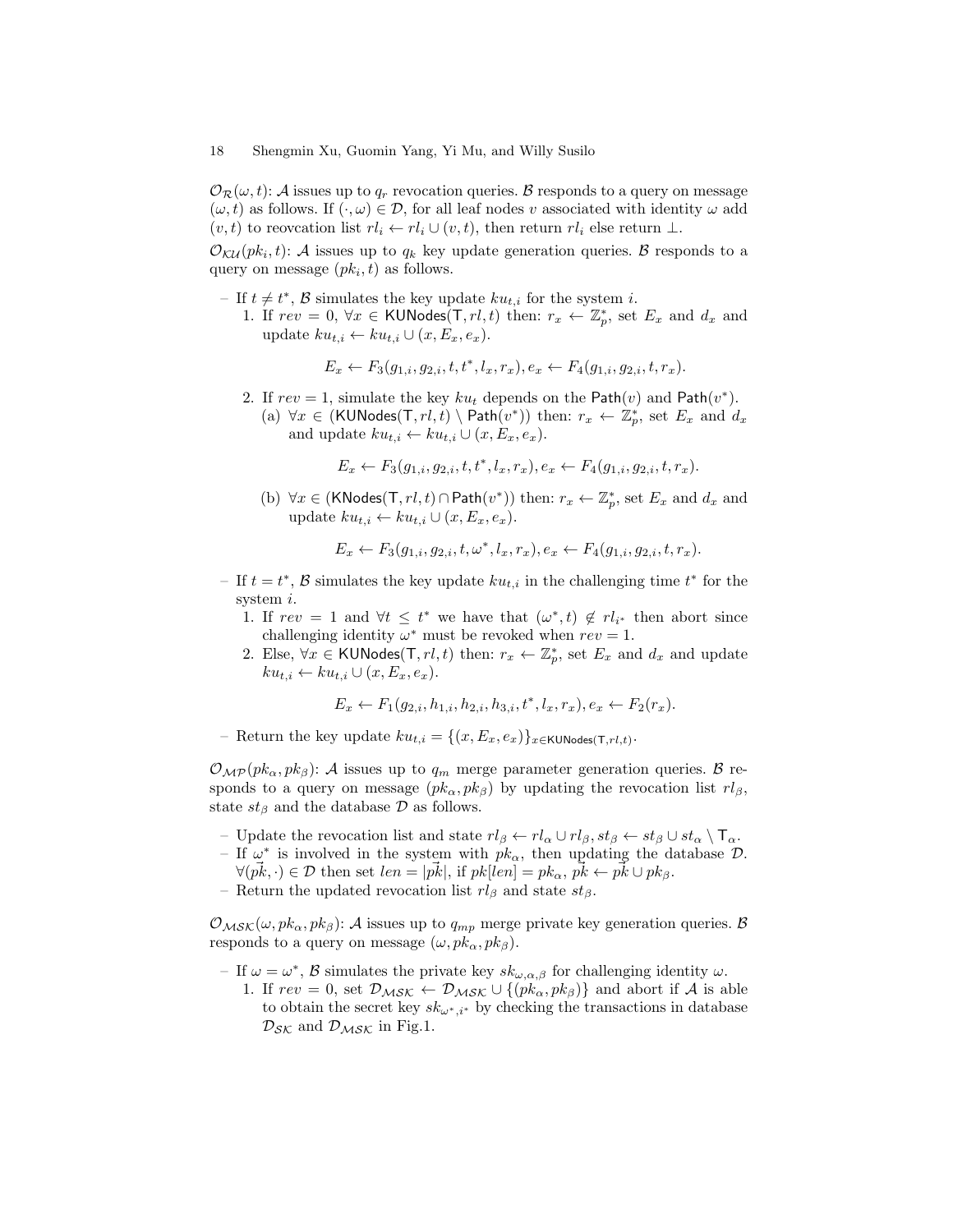- 2. Else set  $v \leftarrow v^*$ .  $\forall x \in \text{Path}(v)$  then:
	- (a) Set  $r_{x,\alpha} \leftarrow G_{r_\alpha}(\omega \| x)$  and  $r_{x,\beta} \leftarrow F_{r_\beta}(\omega \| x)$ .
	- (b) Set  $(D_{x,\alpha,\beta}, d_{x,\alpha,\beta})$  and update private key  $sk_{\omega,\alpha,\beta} \leftarrow sk_{\omega,\alpha,\beta} \cup$  $(x, D_{x,\alpha,\beta}, d_{x,\alpha,\beta})$ , where the union symbol is used to combine the secret keys since this algorithm will return secret keys belong to Path $(v)$ .

$$
D_{x,\alpha,\beta} = \frac{F_1(g_{2,\beta}, h_{1,\beta}, h_{2,\beta}, h_{3,\beta}, \omega, l_{x,\beta}, r_{x,\beta})}{F_1(g_{2,\alpha}, h_{1,\alpha}, h_{2,\alpha}, h_{3,\alpha}, \omega, l_{x,\alpha}, r_{x,\alpha})}, d_{x,\alpha,\beta} = \frac{F_2(r_{x,\beta})}{F_2(r_{x,\alpha})}.
$$

- If  $\omega \neq \omega^*$ , B simulates the private key  $sk_{\omega,\alpha,\beta}$  for the identity  $\omega$ .  $\forall x \in \text{Path}(v)$ then:
	- 1. Set  $r_{x,\alpha} \leftarrow G_{r_\alpha}(\omega \| x)$  and  $r_{x,\beta} \leftarrow G_{r_\beta}(\omega \| x)$ .
	- 2. If  $rev = 0$ , set  $(D_x, d_x)$  and update private key  $sk_\omega \leftarrow sk_\omega \cup (x, D_x, d_x)$ , where the union symbol is used for the same reason in previous section.

$$
D_{x,\alpha,\beta} = \frac{F_3(g_{1,\beta}, g_{2,\beta}, \omega, t^*, l_{x,\beta}, r_{x,\beta})}{F_3(g_{1,\alpha}, g_{2,\alpha}, \omega, t^*, l_{x,\alpha}, r_{x,\alpha})}, d_{x,\alpha,\beta} = \frac{F_4(g_{1,\beta}, g_{2,\beta}, \omega, r_{x,\beta})}{F_4(g_{1,\alpha}, g_{2,\alpha}, \omega, r_{x,\alpha})}.
$$

- 3. If  $rev = 1$ , simulate the private key  $sk_{\omega}$  depends on the Path $(v)$  and  $Path(v^*)$ .
	- (a)  $\forall x \in (\text{Path}(v) \setminus \text{Path}(v^*))$  then: set  $(D_x, d_x)$  and update private key  $sk_{\omega} \leftarrow sk_{\omega} \cup (x, D_x, d_x).$

$$
D_{x,\alpha,\beta} = \frac{F_3(g_{1,\beta}, g_{2,\beta}, \omega, t^*, l_{x,\beta}, r_{x,\beta})}{F_3(g_{1,\alpha}, g_{2,\alpha}, \omega, t^*, l_{x,\alpha}, r_{x,\alpha})}, d_{x,\alpha,\beta} = \frac{F_4(g_{1,\beta}, g_{2,\beta}, \omega, r_{x,\beta})}{F_4(g_{1,\alpha}, g_{2,\alpha}, \omega, r_{x,\alpha})}.
$$

(b)  $\forall x \in (\text{Path}(v) \cap \text{Path}(v^*))$  then: set  $(D_x, d_x)$  and update private key  $sk_{\omega} \leftarrow sk_{\omega} \cup (x, D_x, d_x).$ 

$$
D_{x,\alpha,\beta} = \frac{F_3(g_{1,\beta}, g_{2,\beta}, \omega, \omega^*, l_{x,\beta}, r_{x,\beta})}{F_3(g_{1,\alpha}, g_{2,\alpha}, \omega, \omega^*, l_{x,\alpha}, r_{x,\alpha})}, d_{x,\alpha,\beta} = \frac{F_4(g_{1,\beta}, g_{2,\beta}, \omega, r_{x,\beta})}{F_4(g_{1,\alpha}, g_{2,\alpha}, \omega, r_{x,\alpha})}
$$

.

4. Return the private key  $sk_{\omega,\alpha,\beta} = \{(x, D_{x,\alpha,\beta}, d_{x,\alpha,\beta})\}_{x \in \text{Path}(v)}$ .

Output: A outputs two message  $m_0$  and  $m_1$ . B picks a random bit  $b \leftarrow \{0, 1\}$ and generates the challenging ciphertext  $c^* = (c_1^*, c_2^*, c_{\omega^*}, c_{t^*})$  and then sends  $c^*$ to A. A outputs a bit d. If  $b = d$ , B outputs 1 else output 0.

$$
c_1^* = m_b \cdot W^{r_{1,\omega^*} \cdot r_{2,\omega^*}}, c_2^* = Z, c_{\omega^*} = Z^{f(\omega^*)}, c_{t^*} = Z^{f(t^*)}.
$$

If any oracles abort,  $\beta$  outputs 1.

#### A.1 Analysis

Let sreal, srand denote the events that none of the oracles abort in  $\mathsf{Exp}^{dbdh-real}_{\mathcal{G},\mathcal{B}}(k),$  $\mathsf{Exp}_{\mathcal{G}, \mathcal{B}}^{dbdh-rand}(k)$  respectively. Then

$$
Pr[\mathsf{sreal}] = Pr[\mathsf{srand}] \ge 1/2.
$$